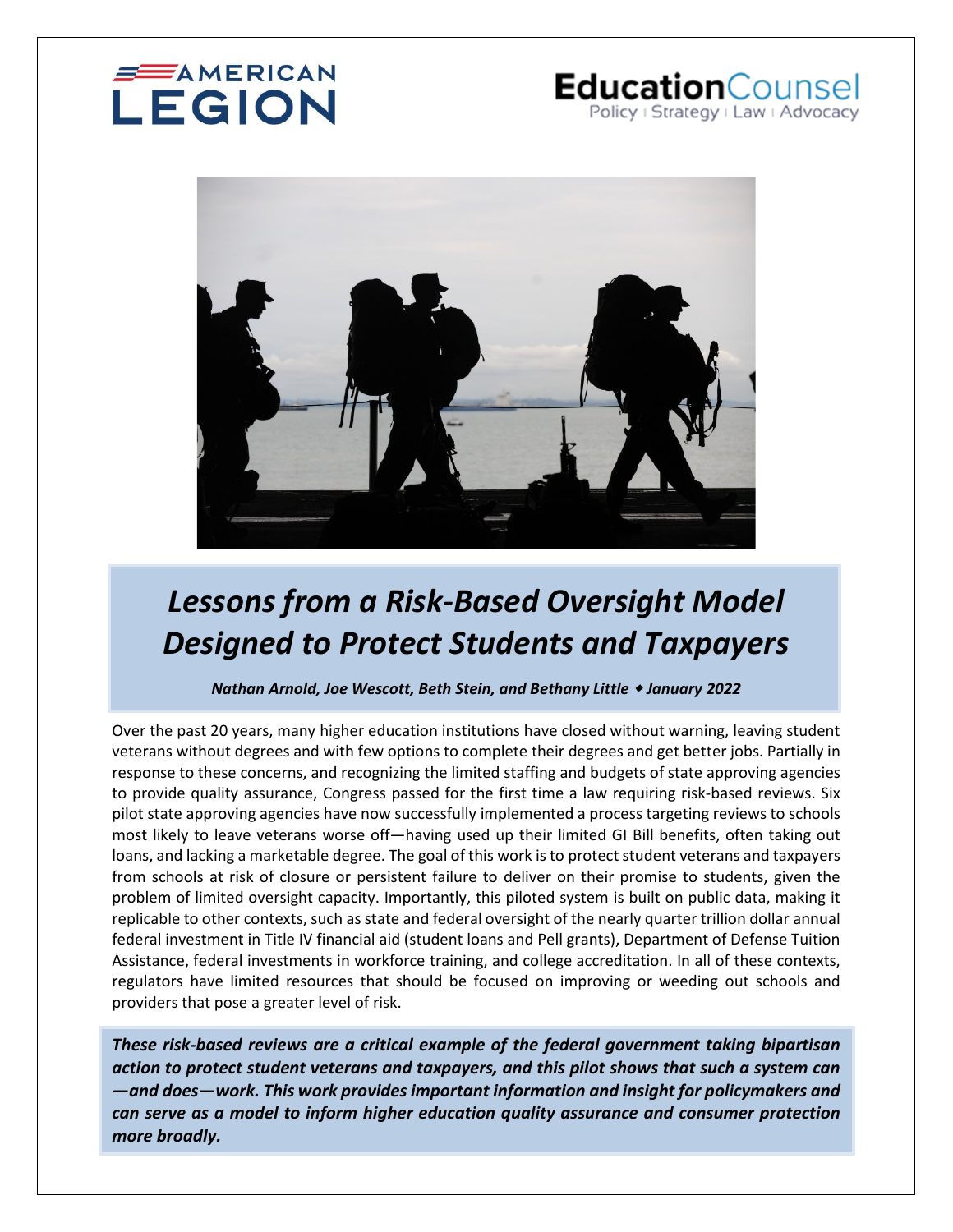## **CONTENTS**

*The authors wish to thank Jessica Morales, Joe Fretwell, Meghan-Joy Woodall, and CJ Libassi for their numerous contributions to the design, implementation, and evaluation of the pilot.*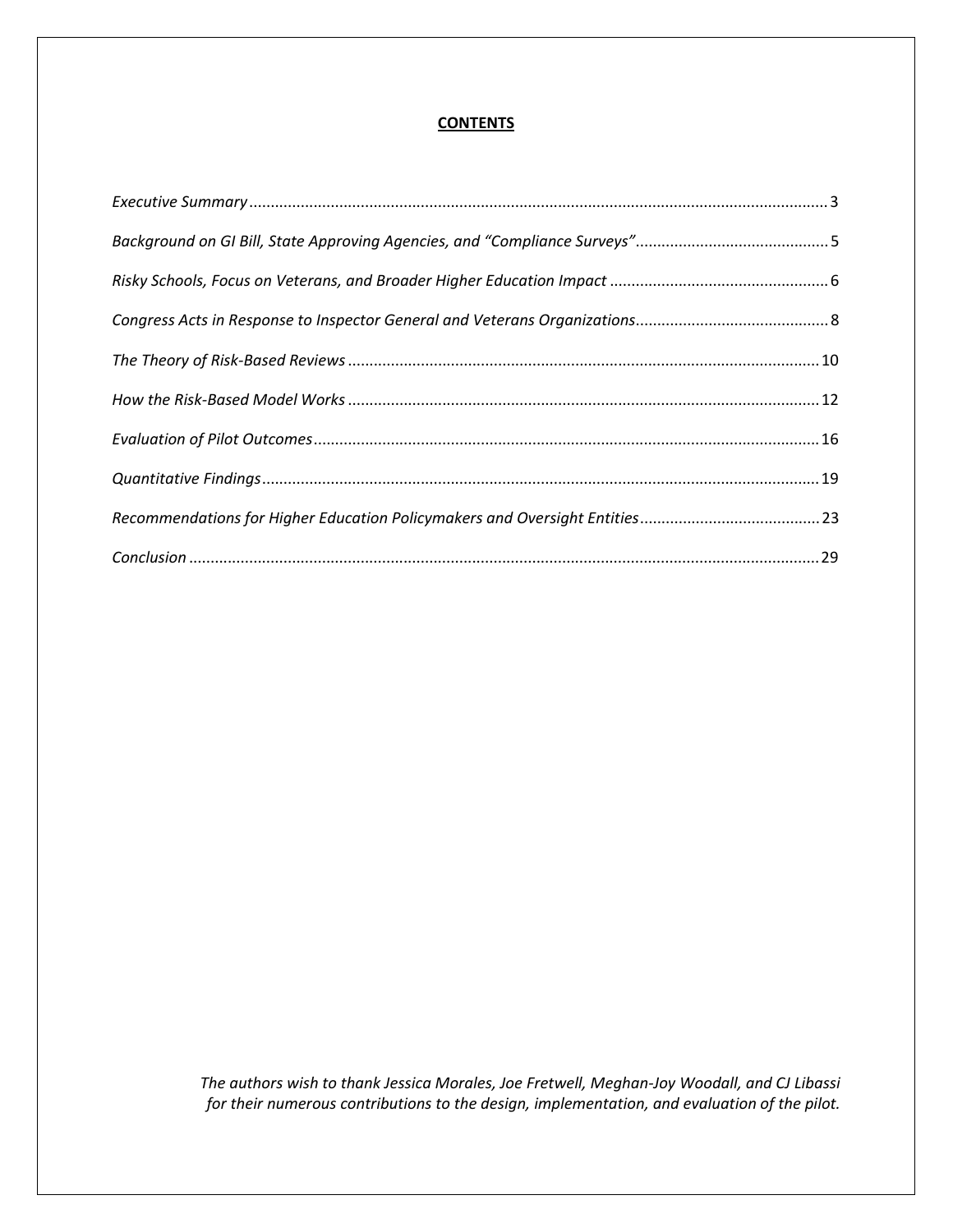# <span id="page-2-0"></span>*Executive Summary*

For the past two decades, veterans and their families have been hurt by risky colleges and other postsecondary training programs because the generous benefits available through the Post 9/11 GI Bill make these students prime targets for low-quality institutions. The federal government is spending approximately \$12 billion per year for veterans and their family members to attend college. While much of this investment is well spent, some colleges target military-connected students with misleading ads and high-pressure sales tactics, sometimes even promising guaranteed jobs and six-figure incomes after graduating and consistently failing to deliver. These taxpayer dollars and the students who have wasted their limited benefits and precious time are particularly put at risk when schools close suddenly. For example, at least \$9 billion in Pell grants alone flowed to schools that closed between 20[1](#page-2-1)0 and 2018. $^1$  But veterans are also at risk of less obvious harms, including low quality, unmarketable educational offerings and wasting their hard-earned benefits on programs that do not give them the skills and credentials needed to significantly increase



their earning power. Risky schools are often for-profit colleges, but not exclusively so. There are schools from every sector that are not financially sound, that have extremely poor student outcomes, with low rates of retention, and that often fail to lead to the better jobs and higher wages veterans were promised.

The state approving agencies (SAAs) tasked by Congress with overseeing GI Bill-eligible schools in service of veterans and taxpayers have focused their reviews mostly on auditing financial compliance—do the dollars disbursed by the U.S. Department of Veterans Affairs (VA) to the school match the dollars the school disbursed to students—rather than on whether schools leave student veterans better or worse off



(and therefore whether directing taxpayer dollars to such schools is a reasonable investment). These compliance surveys have failed to identify schools that were consistently leaving veterans worse off or were dangerously at risk for abrupt closure, putting students and taxpayers at great risk.

Aware that the current review system was insufficient to counter the poor outcomes for veterans and risk to taxpayers, Congress in 2017 passed the Forever GI Bill<sup>[2](#page-2-2)</sup> (or Colmery Act), including in it provisions that directed the SAAs to

conduct risk-based reviews—evaluating whether a school was likely to leave students better or worse off and if taxpayers were getting a good return on their investment. In the first two years since passage, there

<span id="page-2-1"></span><sup>&</sup>lt;sup>1</sup> Calculations of Title IV Program Volume Reports (2009-10 to 2019-20), conducted by TICAS and reflected in https://ticas.org/wp-content/uploads/2021/11/Coalition-FP-Pell-Exclusion-Letter.pdf

<span id="page-2-2"></span><sup>&</sup>lt;sup>2</sup> Harry W. Colmery Veterans Educational Assistance Act of 2017 (P.L. 115-48)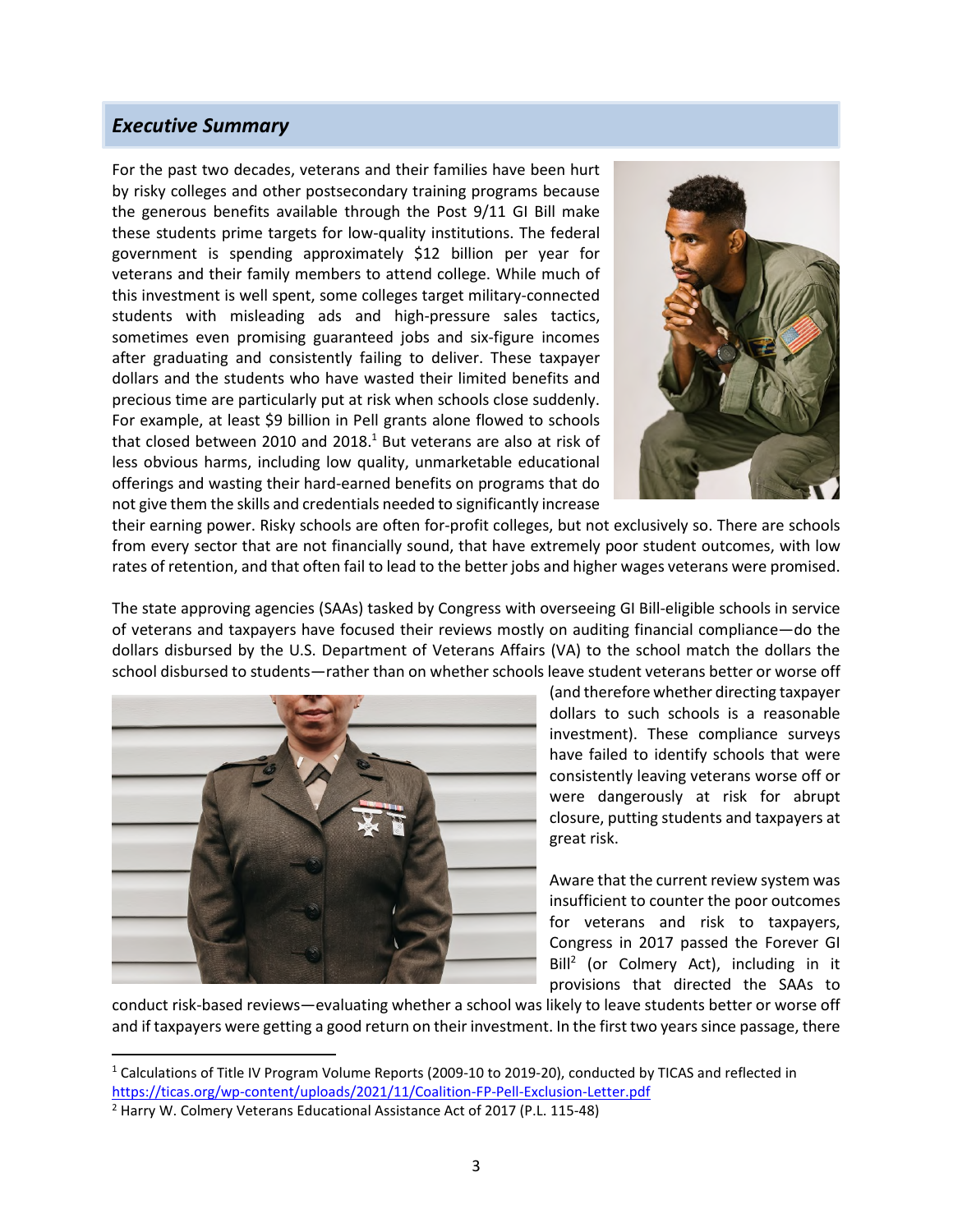was very limited implementation of risk-based reviews. In response to those two years of lack of progress, and with support from Lumina Foundation and pro bono support from Nelson, Mullins, Riley, and Scarborough, EducationCounsel (EdCounsel) and the National Association of State Approving Agencies (NASAA) undertook a project to develop and pilot an effective, data-informed approach to implement these risk-based reviews.

NASAA, EducationCounsel, and the six pilot SAAs have worked with a diverse 22-member advisory council representing veterans, schools, accreditors, and states to collaboratively create a first-of-its-kind GI Bill institutional risk model and successfully executed a multi-state pilot implementing the model. The pilot model leverages publicly available metrics to measure the likelihood of risk posed by all institutions receiving GI Bill dollars in each state and allow SAAs to prioritize limited oversight resources toward deeper review of the institutions evincing the most risk. The findings of the site visits conducted by the six pilots identified numerous risky institutional practices and outcomes, such as significant numbers of student complaints and poor institutional financial health that put students at risk of sudden college closure. The findings of this pilot also show that the risk filter was effective at predicting many of these negative outcomes—which is critical because such findings were not directly knowable from public data prior to conducting the deeper institutional review.

This risk-based model has received positive responses from VA, the SAAs, and lawmakers on the Congressional veterans authorizing committees. In 2020, Congress unanimously strengthened risk based reviews and the authority of the SAAs to conduct them as part of the Isakson and Roe Veterans Health Care and Benefits Improvement Act of 2020 (Isakson-Roe). As a result of the new statute, all SAAs will be required to review GI Bill-eligible institutions using risk-based reviews starting in October 2022.

This work is also significant for the broader higher education policy community focused on quality and oversight, not just student veterans. Because the model is based on public data, regulators and oversight entities in various other contexts can leverage both the lessons and specific metrics in this pilot to improve their own accountability mechanisms. The final section of this report includes specific policy recommendations for the U.S. Department of Education's (ED)



upcoming rulemaking on institutional accountability, Federal Student Aid (FSA) program reviews and enforcement, state authorization, accreditation, the U.S. Department of Defense (DOD) Tuition Assistance (TA) program, and workforce funding. The data collected in this pilot and the tools developed and used by the SAAs provide insights on how to improve the efficiency and effectiveness of limited oversight capacity to protect students and taxpayers in myriad other contexts.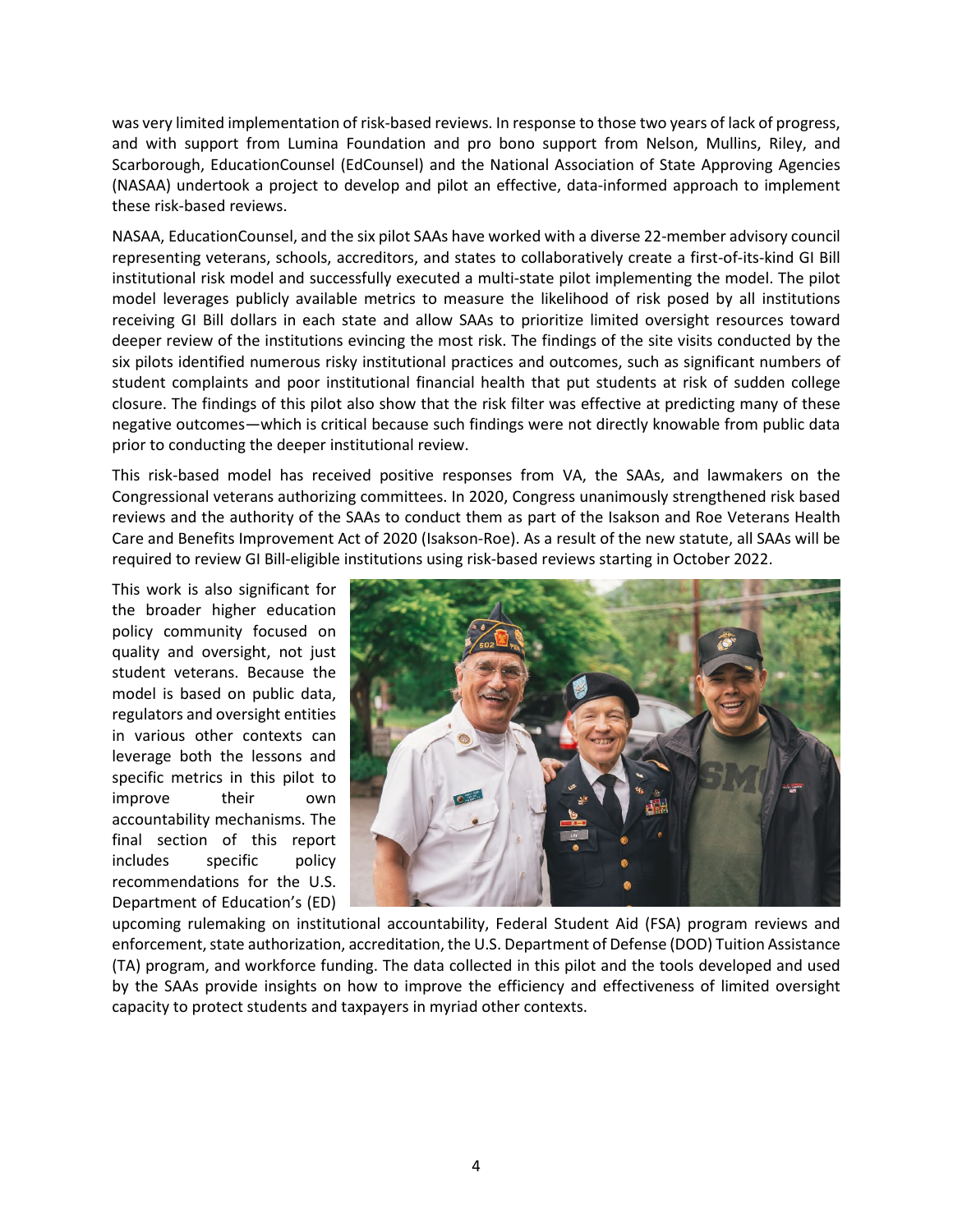# <span id="page-4-0"></span>*Background on GI Bill, State Approving Agencies, and "Compliance Surveys"*

Since 1944, the GI Bill has provided qualifying veterans with grants to cover all or some of the costs for postsecondary education or training.<sup>[3](#page-4-1)</sup> The modern-day GI Bill, which was enacted in 2008 and is commonly referred to as the Post-9/11 GI Bill, provides assistance for tuition and fees, books and supplies, and housing, similar to the original GI Bill. In award year 2019-2020, nearly one million students received GI Bill benefits totaling \$12 billion.

Given this enormous investment, the VA relies on a combination of ED safeguards and VA safeguards, including the SAAs. SAAs are responsible for the review of higher education institutions and the approval of programs that are eligible to enroll military students using GI Bill benefits. While traditionally accredited institutions of higher education can apply for approval to enroll GI Bill beneficiaries, so can unaccredited programs, including unaccredited flight schools, beauty schools, and vocational programs. SAAs are bodies authorized in federal law, but are staffed by state employees contracted by VA to conduct approvals and oversee schools in the state that are approved by SAAs and VA to receive GI Bill benefits.

In addition to conducting initial program approvals, SAAs also conduct institutional oversight using what are referred to as compliance surveys or compliance reviews. These compliance reviews are traditionally not assigned on the basis of risk—depending on the year, institutions have been selected for review either randomly, based on length of time since previous review, or using somewhat arbitrary factors such as type (e.g. flight schools) or sector (e.g. for-profits). The reviews themselves are essentially in-person payment audits—the SAAs review whether funding from VA was allocated to eligible students, and whether there were any overpayments or underpayments to resolve. The scope of these reviews is extremely limited, and the possible findings correspondingly limited to payment errors. The narrow scope of these reviews, combined with perennially low levels of oversight funding and shifting priorities from VA on how to select schools for deeper review have left SAAs largely unable to consistently identify and address schools or programs that pose significant risk to student veterans and taxpayers.



<span id="page-4-1"></span><sup>&</sup>lt;sup>3</sup> Department of Veterans Affairs Website: About the GI Bill https://www.va.gov/education/about-gi-bill-benefits/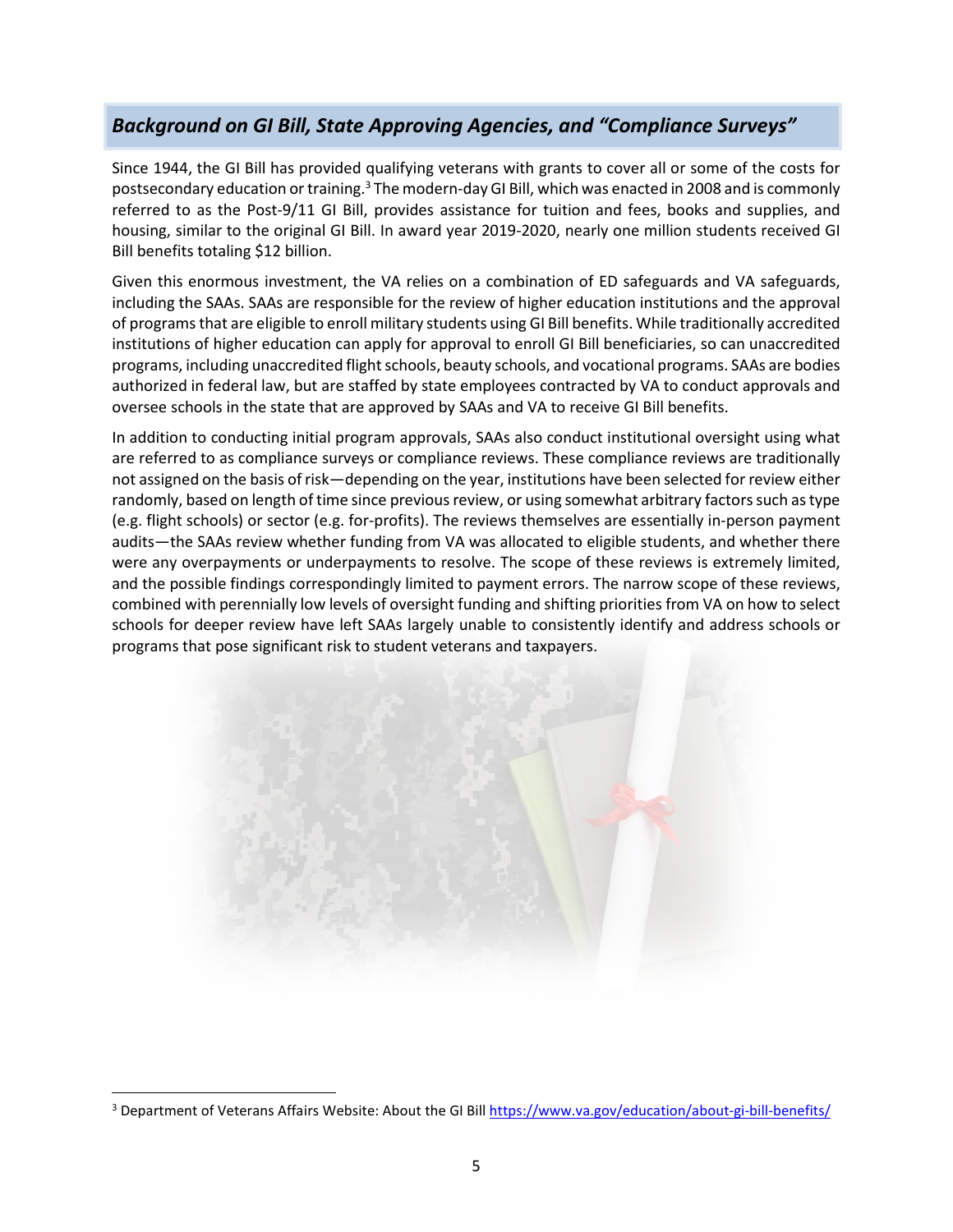# <span id="page-5-0"></span>*Risky Schools, Focus on Veterans, and Broader Higher Education Impact*

Over the past two decades, the limited ability to conduct consistent and comprehensive reviews coincided with the growth in tactics and practices by some colleges that harmed student veterans and students more broadly. Many of these practices made headlines, and the harm to students and taxpayers from deceptive and predatory recruiting tactics and financial collapse of high-risk institutions like ITT and Corinthian Colleges were obvious. These events are certainly damaging to students—who often are



unaware of the significant financial problems at these schools until they show up one day to find padlocks on the doors—and taxpayers, who end up footing the bill for closed school discharges, defaulted loans, and borrower defense claims. But a less obvious but equally harmful outcome of risky schools is consistently poor institutional performance, leaving majorities of their graduates without sufficient earnings to repay their loans, or simply failing to graduate most of their students at all.

Even though the number one reason students and veterans go to college is to get a job so they can have a stable and secure career, $4$ there are far too many institutions where most students don't get that kind of a quality education. Indeed, more than 1,800 Title IV-eligible institutions graduate less than 50 percent of their students, even after eight years. And some are particularly low-performing: There are more than 500 institutions that leave 75 percent of the students they enrollwithout any certificate or degree.<sup>5</sup> Failing to complete a degree

makes a big difference to students' financial wellbeing, because students who start college but don't finish are three times as likely to default on their loans.<sup>[6](#page-5-3)</sup> This subset of particularly low-performing institutions presents a unique risk to students, because students enrolling in them are so much more likely to be left worse off by having attended them.

There are also instances where students are actively misled by claims or deceptive practices of institutions eager to enroll students with generous federal benefits.<sup>[7](#page-5-4)</sup> For years, military-connected students have been attractive to colleges because of their generous benefit packages.<sup>[8](#page-5-5)</sup> The explosive growth of for-profit colleges during the great recession occurred at the same time the Post 9/11 GI Bill benefits became available, and created a particularly poor set of policy incentives. For-profit colleges are subject to a requirement that at least 10 percent of revenue come from non-federal student aid sources—payments from students themselves or from employers willing to fund education for employees. Many were struggling to comply with this market viability test—failing to attract even 10 percent of students willing to pay for their education out of pocket or with employer support. Even though tax dollars fund the GI

- <span id="page-5-2"></span><sup>5</sup> Michael Itzkowitz, Third Way: "The State of American Higher Education Outcomes in 2019."
- <span id="page-5-3"></span>https://www.thirdway.org/report/the-state-of-american-higher-education-outcomes-in-2019 <sup>6</sup> College Board, "Trends in Student Aid Highlights." https://trends.collegeboard.org/student-aid/figurestables/two-year-default-rates-sector-and-completion-status

<span id="page-5-1"></span><sup>&</sup>lt;sup>4</sup> New America, "College Decisions Survey: Deciding to Go to College." https://www.newamerica.org/educationpolicy/edcentral/collegedecisions/

<span id="page-5-4"></span><sup>&</sup>lt;sup>7</sup> Veterans Education Success Report: VA Still Not Enforcing 1974 Ban on Schools that Engage in Deceptive Advertising and Recruiting https://vetsedsuccess.org/va-still-not-enforcing-1974-ban-on-schools-that-engage-indeceptive-advertising-and-recruiting/

<span id="page-5-5"></span><sup>&</sup>lt;sup>8</sup> The Century Foundation Report: Truman, Eisenhower, and the First GI Bill Scandal https://sites.ed.gov/naciqi/files/2018/05/Complete-History-Series.pdf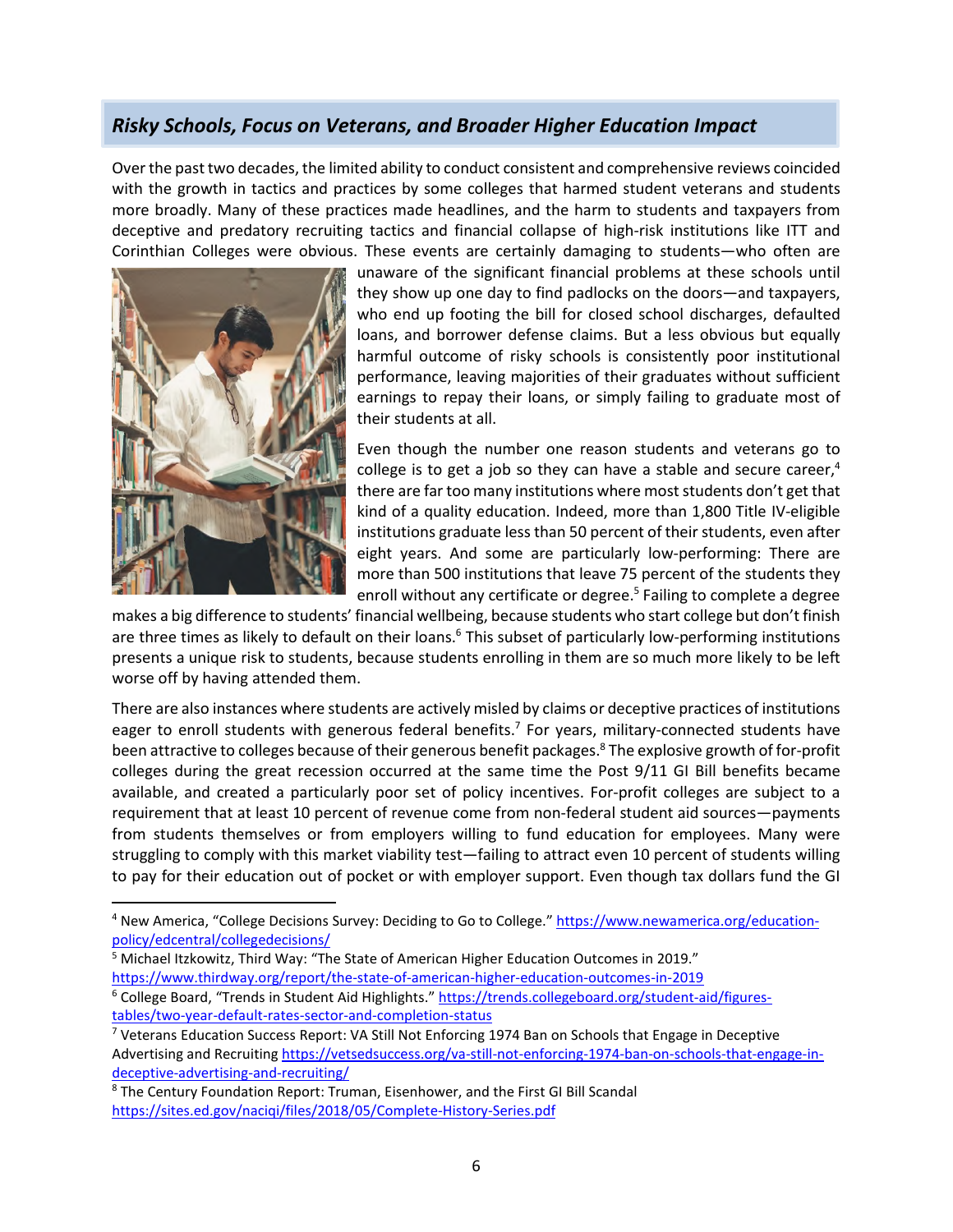Bill, the way the law was written, GI Bill benefits could be counted toward the 10 percent side of the equation.<sup>[9](#page-6-0)</sup> The result was a troubling increase in deceptive recruiting practices specifically targeting veterans, often by high-cost programs at schools that rarely lead to good outcomes for veterans and their families. Numerous state and federal investigations, independent reports, and a comprehensive Senate Committee investigation<sup>10</sup> confirmed these findings and provided troubling details of the many instances of predatory recruiting behavior, especially on the part of for-profit colleges. In response, Congress passed and President Biden signed a law closing this loophole in March 2021. This should reduce some targeting of veterans by predatory providers that mislead students about the quality of the program in an effort to secure generous federal financial benefits, but other incentives to mislead students who can supply generous federal benefits to enroll in shoddy colleges remain.

In short, there are three primary types of risk institutions present to students and taxpayers: (1) institutions that pose financial or administrative risk, particularly that leads to precipitous closure; (2) institutions that offer high-cost, low quality programs that do not lead to sufficient earnings to justify the

time or dollar investment; and (3) institutions that engage in predatory recruiting and enrollment practices that lead to large swings in enrollment, exceptionally high dropout rates, and significant numbers of students and veterans in default or having wasted their federal grant dollars. All three of these types of risk should be considered in determining which institutions present the most overall risk to students and taxpayers, and therefore how to allocate limited oversight resources.

Yet the current structure of the VA Compliance Survey process administered by the SAAs puts very little focus on elements like misleading and deceptive advertising and enrollment practices, exceptionally low completion rates and attainment of required credentials and licenses, and increased earning power or program quality. Instead, compliance reviews have been directed to focus almost entirely on payment accuracy to the exclusion of the



overall financial health, recruiting and enrollment practices, academic quality, employment outcomes, or rapid growth or contraction of the college. The absence of meaningful oversight has led to both disproportionate veteran enrollment in low-quality programs and a higher proportion of veterans exposed to schools abruptly closing their doors. $11$ 

To be clear, there are schools that serve the veterans they enroll well, and do not present significant risk to students or taxpayers. However, some colleges and some programs—more prevalent in the for-profit sector but existing across all sectors of higher education—can pose a genuine risk of leaving their students worse off, having wasted students' time and limited federal benefits. All of these risks to students and taxpayers—precipitous institutional closure, chronically leaving students financially worse off, and predatory recruiting of federal grant recipients—are ones that the risk-based model described in this report tries to account for when allocating limited oversight resources.

<span id="page-6-0"></span><sup>&</sup>lt;sup>9</sup> The Brookings Institution Report: Understanding the 90/10 Rule https://www.brookings.edu/wpcontent/uploads/2019/01/ES\_20190116\_Looney-90-10.pdf

<span id="page-6-1"></span><sup>&</sup>lt;sup>10</sup> For Profit Higher Education Report: The Failure to Safeguard the Federal Investment and Ensure Student Success https://www.help.senate.gov/imo/media/for\_profit\_report/Contents.pdf

<span id="page-6-2"></span><sup>&</sup>lt;sup>11</sup> Veterans Education Success Report: Overemphasis on Payment Accuracy Impedes More Effective SAA Oversight of Schools Participating in the GI Bill https://vetsedsuccess.org/overemphasis-on-payment-accuracy-impedesmore-effective-saa-oversight-of-schools-participating-in-the-gi-bill/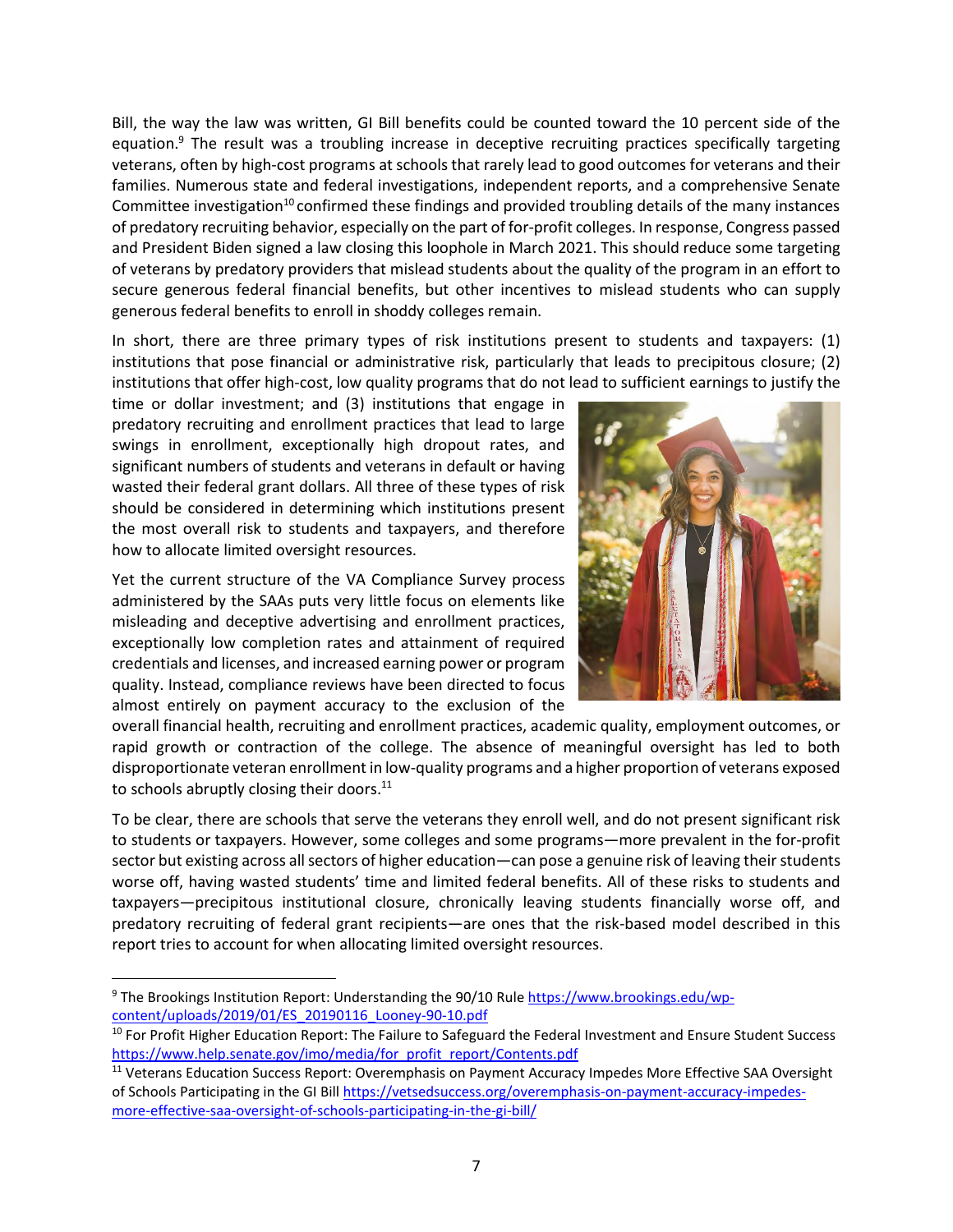# <span id="page-7-0"></span>*Congress Acts in Response to Inspector General and Veterans Organizations*

The House and Senate Veterans Affairs committees watched with growing bipartisan impatience as inadequate oversight allowed some schools to prey on veterans, capture millions in taxpayer dollars, and too often close with little warning. In response, in 2017, they included in the Harry W. Colmery Veterans Educational Assistance Act (also known as the Forever GI Bill) provisions that for the first time required SAAs to evaluate the risk of these programs: the risk of poor finances, of harming student veterans, and of leaving taxpayers holding the bag when schools consistently fail students or shut down suddenly. The Colmery Act also authorized a modest funding increase for SAAs and mandated the Government Accountability Office issue a report on SAA capacity and performance. That GAO report found that a focus on risk was indeed warranted.<sup>[12](#page-7-1)</sup>

Recognizing that compliance surveys were insufficient as a tool to address the widespread use of misleading and deceptive tactics and low-quality education leaving students worse off, the Colmery Act required for the first time that SAAs begin evaluating the risk that schools approved to disburse GI Bill funds pose to students and taxpayers. This is the first time such a robust requirement for risk-based reviews was passed in any higher education context. In the first two years following passage, little progress was made. VA and the SAAs did not have experience designing and creating a risk-based system, and there was no publicly transparent precedent to use as a model.

In late 2020, the Colmery Act's focus on risk-based reviews was further strengthened with passage of the Isakson and Roe Veterans Health Care and Benefits Improvement Act of 2020 (Isakson-Roe), which was championed by veterans groups. Isakson-Roe further strengthened the SAAs' risk-based review authority, added triggering events necessitating a review, and required that SAAs exclusively conduct risk-based reviews beginning in October 2022 and further specified minimum criteria that must be examined in the course of risk-based reviews.

During drafting and negotiation of Isakson-Roe, NASAA—as the national body representing the SAAs recognized the need for a dedicated effort to design, build, pilot, and scale a model that could be effectively used by all SAAs, from those in small states with only one full-time employee, to large states that have to oversee hundreds of GI Bill recipient institutions. This process resulted in the development and implementation of a quantitative model that evaluates programs based on risk to veterans and taxpayers and focuses limited resources on those programs evincing the highest level of risk—with



attendant requirements for improvement or risk of loss of GI Bill eligibility. This report summarizes the collective efforts to design, build, and pilot these statutorily required risk-based reviews, learn from the pilot and make any needed adjustments, and, in the coming year, scale to all 50 states by October 2022 consistent with the law; it also evaluates the extent to which this model might have applicability to a broader Title IV context.

With funding from Lumina Foundation and pro bono support from Nelson, Mullins, Riley, and Scarborough, NASAA and EdCounsel undertook the pilot design by convening an advisory council of 22 members representing student veterans, state approving agencies, institutions, accreditors, states, and other experts. These advisory council members—along with several others who

<span id="page-7-1"></span> $12$  GAO Report: VA Needs to Ensure That It Can Continue to Provide Effective School Oversight https://www.gao.gov/assets/700/695462.pdf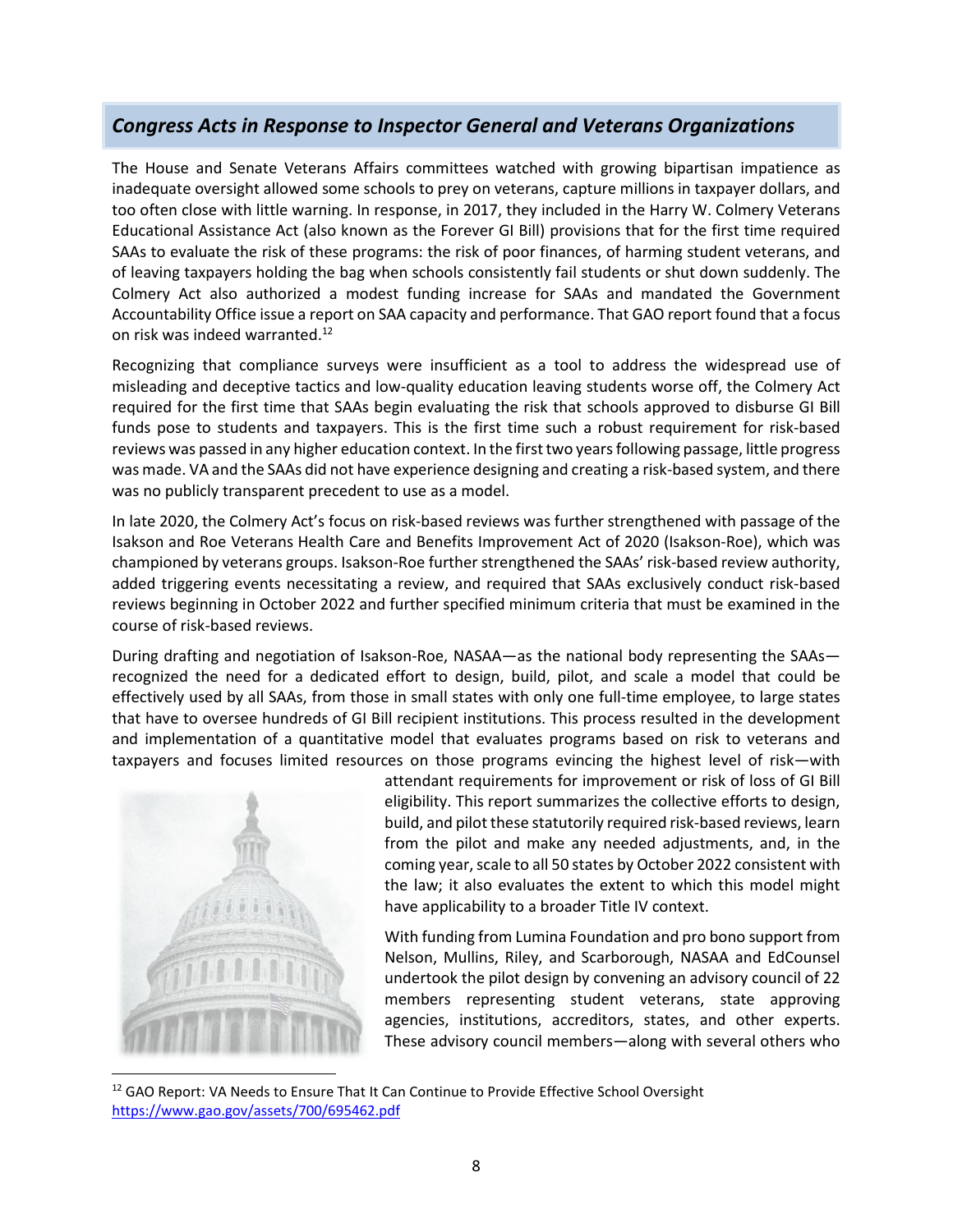were consulted throughout this process—provided regular and invaluable guidance on the overall structure and principles of the model. NASAA and EdCounsel also worked closely with six pilot SAAs (in addition to the two non-pilot SAAs serving on the advisory council) to understand their capacity and perspectives on risk. Research was also conducted on precedents and examples of risk-based reviews in other contexts, such as higher education oversight models from other countries and predicting housing foreclosure risk and financial oversight of publicly traded companies; and previous work on risk-based reviews.[13](#page-8-0) During the design of the initial risk filter and deeper review tools and forms, the focus was intentionally on feasibility of implementation and scaling across SAAs as well as other federal contexts.

*In developing the risk-based review process, NASAA and EdCounsel consulted with several researchers, policy experts, and veterans' advocates. Chief among these efforts to gather feedback and input from experts in the veterans and higher education fields was the establishment of an Advisory Council of 22 members representing a diverse set of perspectives, interests, and experiences. This group met regularly to discuss the priorities and effective design of a risk-based system and pilot. The Advisory Council provided critical input and feedback, but their participation in this effort does not imply individual or organizational endorsement.* 

| <b>Accrediting Commission of Career Schools and Colleges</b>          | <b>Michale McComis</b>    |
|-----------------------------------------------------------------------|---------------------------|
| American Association of Collegiate Registrars and Admissions Officers | William Gil               |
| <b>American Council for Education</b>                                 | Anne H. Meehan            |
| <b>American Legion</b>                                                | Joseph Sharpe             |
| <b>Center for American Progress</b>                                   | <b>Antoinette Flores</b>  |
|                                                                       | <b>Ben Miller</b>         |
| <b>Distance Education Accrediting Commission</b>                      | Leah Matthews             |
| <b>National Association of Independent Colleges and Universities</b>  | Stephanie Giesecke        |
| <b>National Association of Student Financial Aid Administrators</b>   | Jill Desjean              |
| <b>National Association of Veterans' Program Administrators</b>       | Dr. Jan Del Signore       |
| <b>New America</b>                                                    | Clare McCann              |
| New Jersey Office of the Secretary of Higher Education                | Zakiya Smith Ellis        |
| New Mexico State Approving Agency for Veterans' and Training          | Marilyn Dykman            |
|                                                                       | Katherine Snyder          |
| <b>New York State Division of Veterans' Services</b>                  | William Clarke            |
| <b>State Higher Education Executive Officers Association</b>          | David Tandberg            |
| <b>Student Veterans of America</b>                                    | Lauren Augustine          |
| <b>The Education Trust</b>                                            | Dr. Kayla C. Elliott      |
| <b>University of Phoenix</b>                                          | <b>Patrick Sutliff</b>    |
| <b>Veterans Education Success</b>                                     | Carrie Wofford, Tanya Ang |
| <b>WASC Senior College and University Commission</b>                  | Jamienne S. Studley       |
| <b>Washington State Approving Agency</b>                              | John Murray               |

<span id="page-8-0"></span><sup>&</sup>lt;sup>13</sup> For a deeper discussion of the theoretical foundations of this model, please see EducationCounsel's previous policy briefs on this topic: "Framework for Risk-Informed, Differentiated Accreditation" at https://educationcounsel.com/?publication=framework-risk-informed-differentiated-accreditation and "Getting Our House in Order: Clarifying the Role of the State in Higher Education Quality Assurance" at https://educationcounsel.com/?publication=getting-house-order-clarifying-role-state-higher-education-qualityassurance.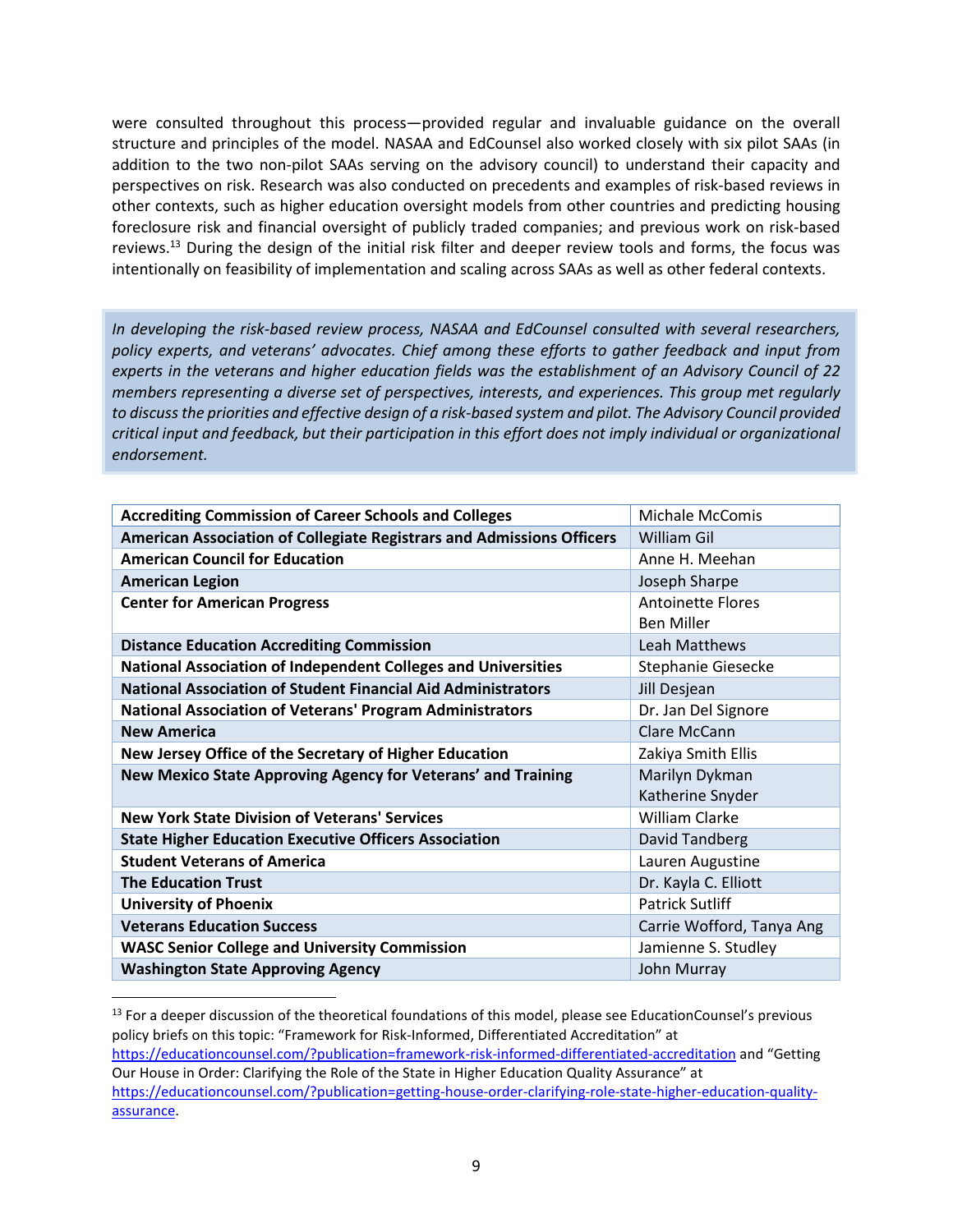

**Texas, Illinois, New York, Delaware, Virginia, Nevada**

# <span id="page-9-0"></span>*The Theory of Risk-Based Reviews*

The underlying theory of this model presupposes that not all institutions pose an equivalent risk to students and taxpayers. In other words, an oversight or compliance system would be inefficiently



allocating its limited resources if regulators spent equal time reviewing every institution or program under its purview rather than focusing those resources on institutions evincing indicators of potential harm to students and taxpayers. That's why this model is designed to maximize the effectiveness of regulators' capacity by making an initial determination of risk on the basis of readily-available data and then devoting relatively more resources to reviews at institutions that collect more tax dollars, have worse student outcomes, and have a higher risk of poor financial circumstances.

The purpose of a risk-based filter is to better identify and focus resources on schools that pose the most risk to taxpayers and to militaryconnected students. A risk-based review is premised on the idea that some schools pose less risk than others, and that limited State Approving Agency (SAA) resources should be focused on schools that pose a greater level of risk. But because SAAs do not have unlimited capacity to execute a deep and focused review of every single educational program in their state each year, there must first be a process that allows SAAs to initially assess the risk of all of the GI-Bill eligible programs in a state and determine which pose a greater risk than others—and therefore, which programs an SAA should prioritize for deeper review and site visits. Under current practice, there is no transparent process that establishes which schools pose the greatest risk and thus should receive the most attention from the SAAs.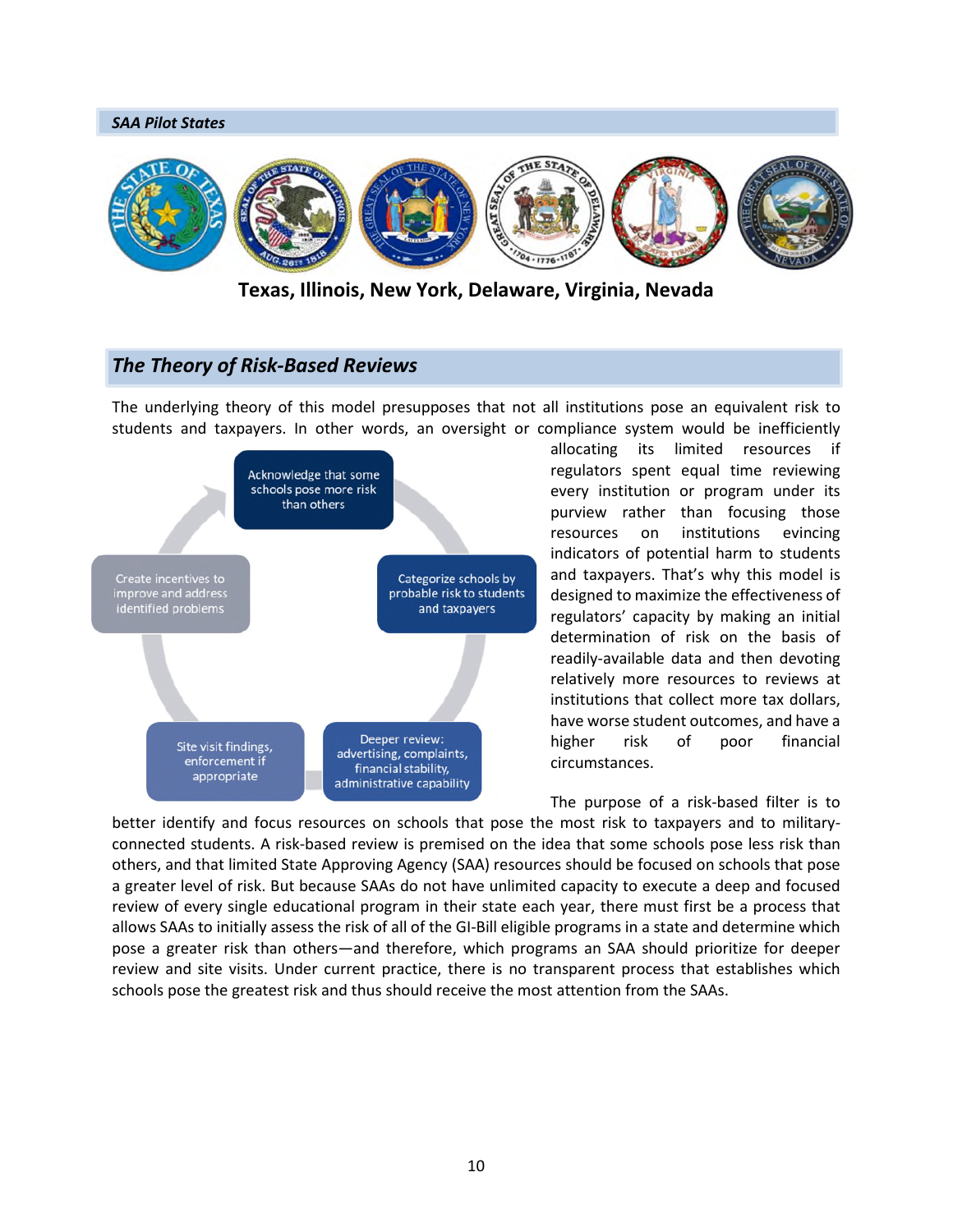The risk-based review system seeks to separate low-risk schools from high-risk schools using quantitative measures, and then prioritizes further data requests and site visits to those schools showing the highest levels of risk within a specific state. The system uses publicly available data to automate the process of ranking programs in a state from higher to lower risk. This allows SAAs to focus their risk-based review visits on those institutions most likely to present risk to students and taxpayers. SAAs then conduct a deep

review of detailed data and documents furnished by schools identified by the risk filter, including financial information, recruiting practices, student outcomes, complaints, and advertising, among many other areas. SAAs then conduct a site review to follow up on identified areas of concern. The risk filter is a mechanism that allows an SAA to make an initial assessment of the risk of all of the GI Bill-eligible programs in a state and then use its own expertise and experience to determine which schools to ultimately select for deeper review using non-public metrics requested of and provided by the institution.



The goal of the risk-based filter is not to conclusively determine that a school is out of compliance or is not serving students effectively. The purpose of the filter is only to determine that the school merits a closer look. Thus, the metrics used to assess the risk level of a school in a risk filter are not, by themselves, grounds for action by an SAA against a school.

In order to be usable by state oversight entities, a risk-based filter should be composed of metrics that are relatively easy to access, and the risk filter used by the model includes more than a dozen publiclyavailable metrics. Isakson-Roe also lists non-exhaustive factors that could be included in analyzing risk (including enrollment, outcomes, default rates, numbers of complaints, and previous SAA compliance issues). The following section describes in detail the metrics that were used to determine which schools posed the most risk.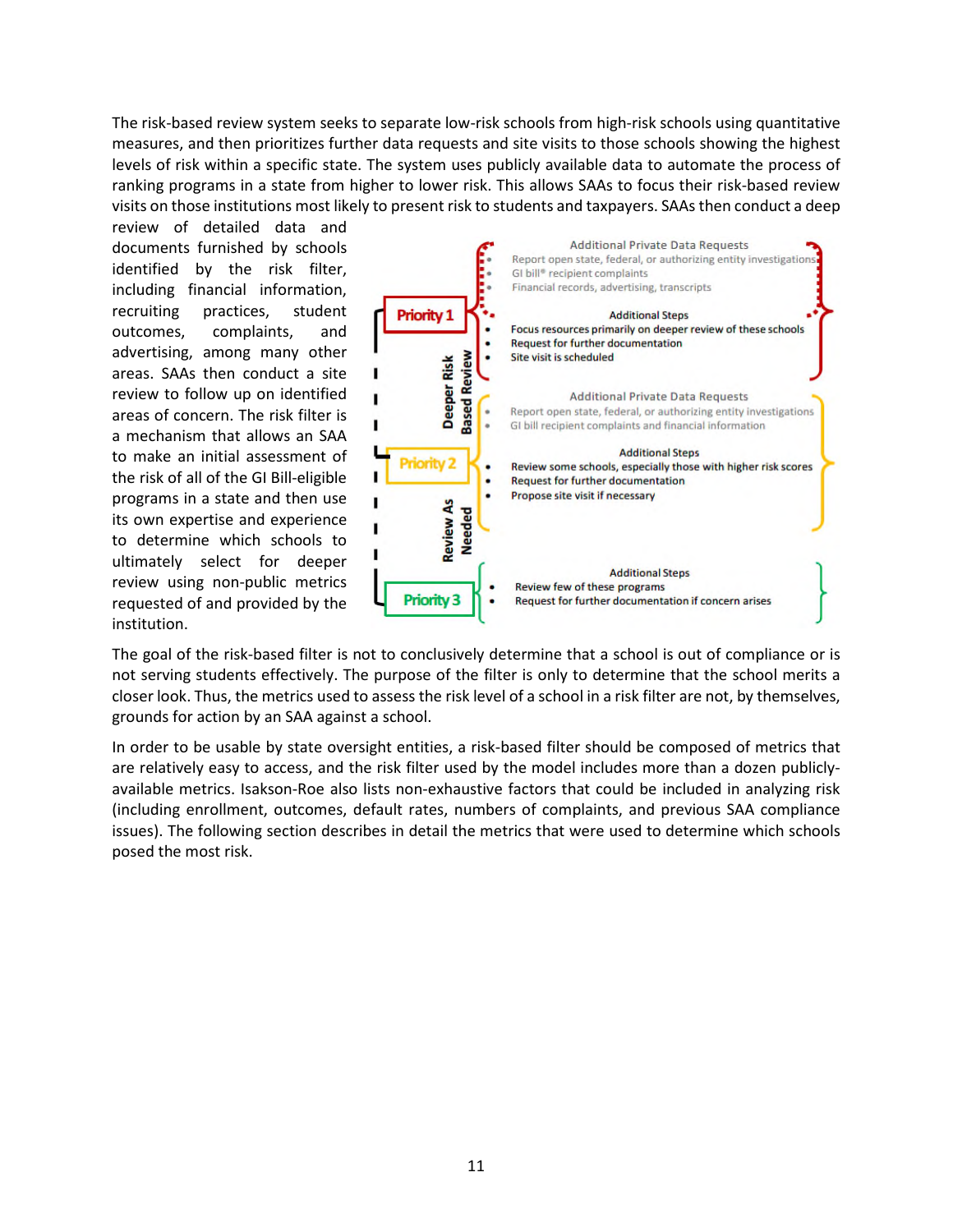# <span id="page-11-0"></span>*How the Risk-Based Model Works*

The model is subdivided into four parts: (1) the risk-based filter, (2) the data and document request to selected institutions and review of the information furnished, (3) the site visit, and (4) findings, SAA and school actions, and potential consequences.

## *Risk-based filter*

As described in the previous section, before an SAA (or analogous entity) can conduct deeper reviews and site visits, it must have a method by which to select those institutions it believes warrant additional oversight. To build a risk-based filter, publicly available data was compiled for all institutions under SAA jurisdiction in each of the six pilot states, including metrics that have not yet been widely utilized in oversight frameworks—such as graduate earnings, percent of institutional revenue spent on instruction, and completion rates disaggregated by student income and race. Also included were six metrics not publicly available but collected by and available to the pilot SAAs.

| <b>Publicly available metrics</b>                                                                                                        | <b>SAA-provided metrics</b>              |
|------------------------------------------------------------------------------------------------------------------------------------------|------------------------------------------|
| Enrollment change over one and two years                                                                                                 | Multi-state facilities                   |
| Veteran enrollment                                                                                                                       | Newly approved facilities                |
| Tuition change over one and two years                                                                                                    | Recent change of ownership               |
| Average total net price to students                                                                                                      | Recent expanded audit or training by SAA |
| Total complaints reported to VA                                                                                                          | Recent suspension                        |
| Heightened cash monitoring status                                                                                                        | Recent withdrawal                        |
| Three-year cohort default rate                                                                                                           |                                          |
| Completion rate – total and disaggregated by<br>student group (With comparisons by Pell<br>recipients and for Black and Latino students) |                                          |
| Full- and part-time retention rate                                                                                                       |                                          |
| Ratio of graduate earnings to state high school<br>graduate earnings                                                                     |                                          |
| Percent of revenue spent on instruction                                                                                                  |                                          |

Each of these metrics represents a different vector of risk. For example, to reflect risks of potential harms to students, the risk filter includes measures of poor completion rates, both for all students and disaggregated by income (Pell status) and race to account for completion gaps between different demographic groups; it also includes a measure of the percentage of students earning more than the average high school graduate in the state, reflecting whether the institution can provide enough value to allow students to earn more than those with no degree or certificate. Risk of poor financial health are reflected in the ED heightened cash monitoring status (the only financial risk metric ED publicly releases), and significant increases or decreases in enrollment. In the case of public metrics, the risk filter includes as many potentially predictive metrics as possible with the intention of measuring the overall efficacy and eliminating potentially duplicative or contraindicative metrics. All six measures of potential risk available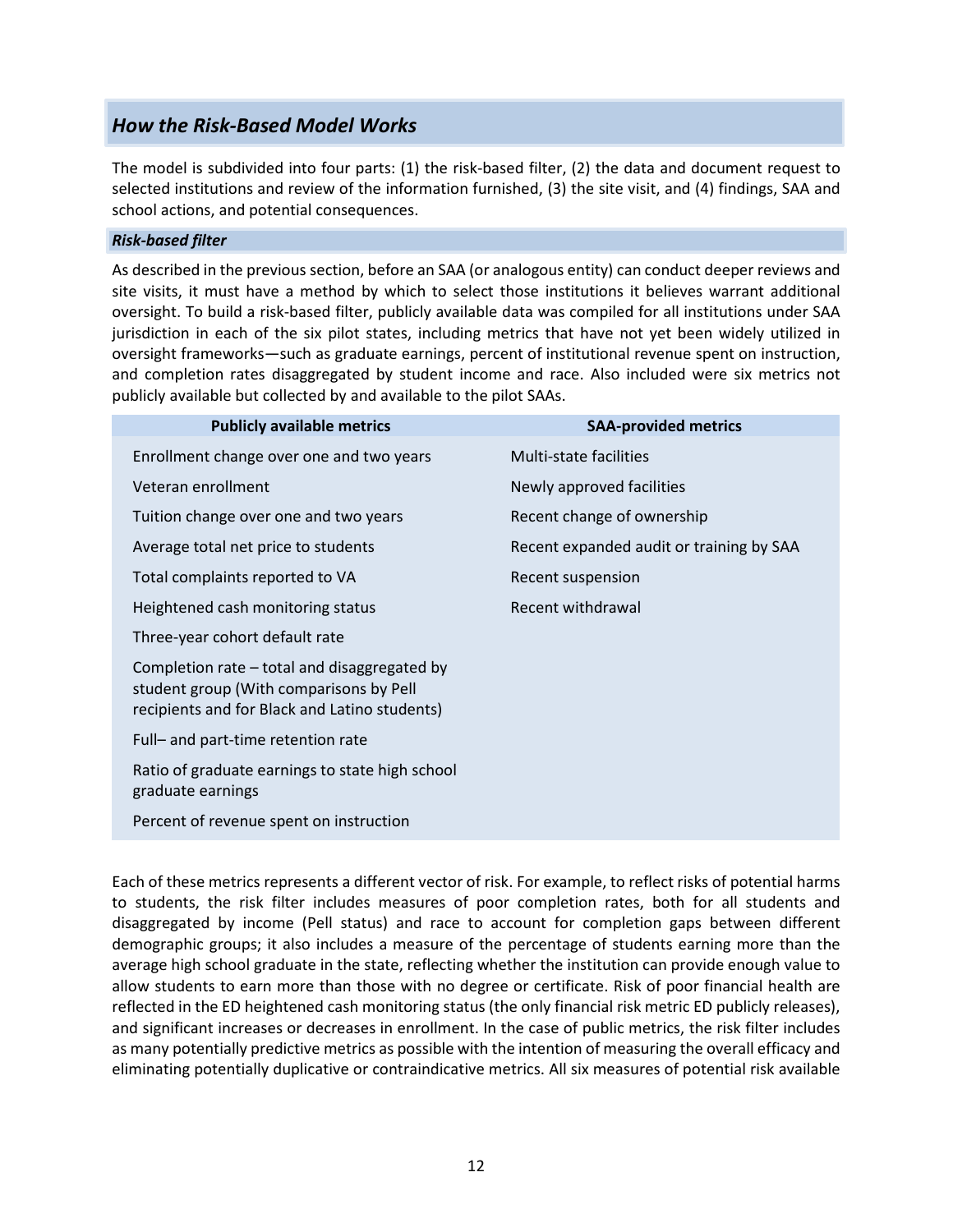privately to SAAs are also included in the risk filter, but those data are not publicly available, so are not replicable to other, non-GI Bill contexts.

Descriptive statistics for each indicator were then calculated within each state, such as the mean, median, standard deviation, and relative performance (by percentile) for each variable across all programs. The distribution of data was identified in order to create risk brackets for each indicator, using the following assumptions: highest risk = worst 10 percent of outcomes; high risk = worst 25 percent of outcomes; moderate risk = middle 50 percent of outcomes; and low risk = best 25 percent of outcomes, assigning a risk score (1.5, 1, 0.5, 0, respectively) to each of these outcomes. Finally, these numerical scores were aggregated to arrive at a total risk score for each institution in the six pilot states, and provided a listing of the institutions in the state ordered by risk score, divided into three priority risk groups: priority 1 institutions (the riskiest 15 percent of institutions in a state), priority 2 institutions (the middle 50 percent

of institutions in a state) and priority 3 institutions (the 35 percent lowest-risk institutions in a state). This last step provided a clear layout to support the SAAs in their determinations of which schools were relatively high and low risk in their state, so they could easily determine which institutions they wanted to select for deeper review. SAAs were, however, encouraged to focus relatively more resources on higher-priority institutions given the theory of risk-based reviews.

Again, no final determinations of quality, harm, or performance were derived from this initial risk filter process; it simply provides SAAs with indicators of risk that they can leverage when determining how to select institutions for deeper review. Determinations of poor performance or noncompliance with federal law and regulations—and the potential for technical

| cс         | <b>UNITID</b> | OPEID  | OPEID6 | <b>INSTNM</b>    | <b>STATE</b>   | <b>AdjRiskScore</b> | Z-score   | PriorityLvl       |
|------------|---------------|--------|--------|------------------|----------------|---------------------|-----------|-------------------|
| 001        | 200001        | 300001 | 400001 | School A         | AB             | 17.000              | 2.5642    | <b>Priority 1</b> |
| 002        | 200001        | 300001 | 400001 | School B         | A <sub>B</sub> | 16.176              | 2 3294    | <b>Priority 1</b> |
| œз         | 200001        | 300001 | 400001 | School C         | AB             | 14.519              | 1.8566    | <b>Priority 1</b> |
| 004        | 200001        | 300001 | 400001 | School D         | AB             | 12.444              | 1,2652    | <b>Priority 1</b> |
| 005        | 200001        | 300001 | 400001 | School E         | A <sub>B</sub> | 12,000              | 1.1385    | <b>Priority 1</b> |
| 006        | 200001        | 300001 | 400001 | School F         | A <sub>B</sub> | 10.500              | 0.7107    | <b>Priority 1</b> |
| CO7        | 200001        | 300001 | 400001 | <b>School G</b>  | A <sub>B</sub> | 9.852               | 0.5259    | <b>Priority 2</b> |
| 008        | 200001        | 300001 | 400001 | School H         | AB             | 9.706               | 0.4843    | Priority 2        |
| 009        | 200001        | 300001 | 400001 | School I         | A <sub>B</sub> | 9.563               | 0.4434    | <b>Priority 2</b> |
| 010        | 200001        | 300001 | 400001 | School J         | AB             | 9.500               | 0.4256    | <b>Priority 2</b> |
| 011        | 200001        | 300001 | 400001 | School K         | AB             | 0.422               | 0.4034    | <b>Priority 2</b> |
| 012        | 200001        | 300001 | 400001 | School L         | A <sub>B</sub> | 9.422               | 0.4034    | Priority 2        |
| 013        | 200001        | 300001 | 400001 | School M         | A <sub>B</sub> | 9.333               | 0.3781    | <b>Priority 2</b> |
| 014        | 200001        | 300001 | 400001 | School N         | A <sub>B</sub> | 8.833               | 0.2355    | <b>Priority 2</b> |
| 015        | 200001        | 300001 | 400001 | School O         | AB             | 8.667               | 0.1880    | Priority 2        |
| 016        | 200001        | 300001 | 400001 | School P         | AB             | 8,438               | 0.1226    | <b>Priority 2</b> |
| 017        | 200001        | 300001 | 400001 | School Q         | AB             | 8.296               | 0.0824    | <b>Priority 2</b> |
| 018        | 200001        | 300001 | 400001 | School R         | A <sub>B</sub> | 7,778               | $-0.0655$ | <b>Priority 2</b> |
| 019        | 200001        | 300001 | 400001 | School S         | A <sub>B</sub> | 7,778               | $-0.0655$ | <b>Priority 2</b> |
| 020        | 200001        | 300001 | 400001 | <b>School T</b>  | AB             | 7.778               | $-0.0655$ | <b>Priority 2</b> |
| 621        | 200001        | 300001 | 400001 | School U         | A <sub>B</sub> | 7.549               | $-0.1307$ | Priority 2        |
| 022        | 200001        | 300001 | 400001 | School V         | AB             | 7.259               | $-0.2133$ | <b>Priority 2</b> |
| 023        | 200001        | 300001 | 400001 | School W         | AB             | 7.000               | $-0.2873$ | Priority 2        |
| 024        | 200001        | 300001 | 400001 | School X         | A <sub>B</sub> | 6.741               | $-0.3612$ | <b>Priority 2</b> |
| 025        | 200001        | 300001 | 400001 | School Y         | AB             | 6.682               | $-0.3780$ | <b>Priority 2</b> |
| 026        | 200001        | 300001 | 400001 | School Z         | A <sub>B</sub> | 5,889               | $-0.6041$ | Priority 2        |
| 627        | 200001        | 300001 | 400001 | School AA        | A <sub>B</sub> | 5.392               | $-0.7457$ | <b>Priority 3</b> |
| 028        | 200001        | 300001 | 400001 | School AB        | AB             | 5.231               | $-0.7918$ | Priority 3        |
| 029        | 200001        | 300001 | 400001 | <b>School AC</b> | AB             | 5.000               | $-0.8576$ | <b>Priority 3</b> |
| <b>C3O</b> | 200001        | 300001 | 400001 | <b>School AD</b> | A <sub>B</sub> | 4,577               | $-0.9782$ | Priority 3        |
| 031        | 200001        | 300001 | 400001 | <b>School AE</b> | AB             | 4.333               | $-1.0477$ | <b>Priority 3</b> |
| 632        | 200001        | 300001 | 400001 | School AF        | A <sub>B</sub> | 4.314               | $-1.0532$ | <b>Priority 3</b> |
| 633        | 200001        | 300001 | 400001 | <b>School AG</b> | AB             | 3,269               | $-1.3511$ | Priority 3        |
| 034        | 200001        | 300001 | 400001 | <b>School AH</b> | A <sub>B</sub> | 3,000               | $-1.4278$ | Priority 3        |
| 035        | 200001        | 300001 | 400001 | School Al        | A <sub>B</sub> | 2944                | $-1.4437$ | <b>Priority 3</b> |
| 036        | 200001        | 300001 | 400001 | School AJ        | AB             | 2.083               | $-1.6892$ | <b>Priority 3</b> |
|            |               |        |        |                  |                |                     |           |                   |

assistance, corrective action, consequences, or even positive feedback and relief from subsequent nearterm reviews—are made only on the basis of institution-provided data and documentation and the SAA's evaluation of the institution during a site visit.

#### *Data and document request for selected institutions*

Priority 1 institutions are likely to show significant indication of risk, but this indication alone is an insufficient basis to make a comprehensive determination of institutional quality or likelihood of imminent closure, necessitating deeper review by the SAAs. The scope of this deeper review can depend on the capacity of the SAA and the type of program being evaluated (e.g. size, mission, dollars received, etc.) but as a first step will typically include additional requests for data that are not publicly available. Relative to compiling publicly available data, this is a more labor-intensive process for schools to furnish and for SAAs to review, which is why the initial risk-filter prevents the data and document request from being required of all schools each year—decreasing the burden for all involved and focusing resources on those evincing the most significant indicators of risk.

As part of this work and with the regular input of the pilot SAAs, several forms were developed that SAAs could leverage when requesting and analyzing nonpublic information to be furnished by selected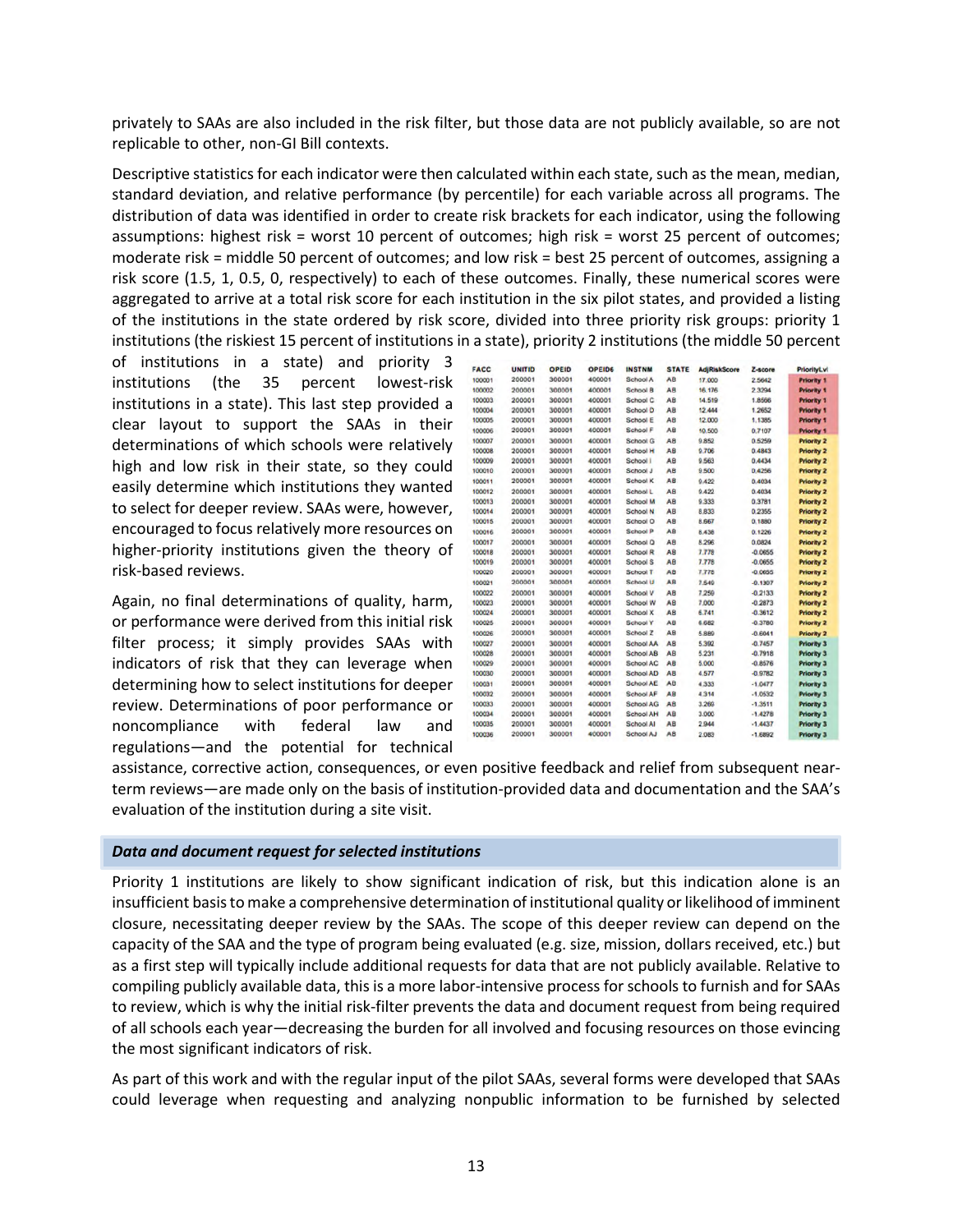institutions. This included admissions documentation, advertising and third-party lead generation materials, complaints to various state and federal agencies, background on state and federal investigations of the school, and detailed financial data. For more detail on what was collected, see below. Several of the forms the pilot SAAs used are also included as an appendix to this report for those entities that are interested in leveraging these tools for their own use.

| <b>Student file review</b>                                                                                                    | Advertising, marketing, and lead generation                                                                          |
|-------------------------------------------------------------------------------------------------------------------------------|----------------------------------------------------------------------------------------------------------------------|
| <b>Enrollment Agreement</b>                                                                                                   | All digital print and video ads for the last year,                                                                   |
| Degree Evaluation                                                                                                             | including but not limited to:                                                                                        |
| <b>Attendance Records</b>                                                                                                     | Information includes scholarships and discounts                                                                      |
| <b>Student Transcripts</b>                                                                                                    | Student handouts and brochures                                                                                       |
| <b>Standards of Progress Reporting</b>                                                                                        | All scripts used by enrollment counselors or other<br>recruiters                                                     |
| <b>Transcripts of Prior Training</b>                                                                                          | List of all entities the institution has paid for                                                                    |
| Documentation of Credit for Prior Training                                                                                    | advertising or marketing                                                                                             |
| Student Financial Records (including Title IV)                                                                                | All websites created or used by third party<br>contractors for purposes of advertising, marketing, or<br>recruitment |
| <b>Complaints</b>                                                                                                             | <b>Financial Soundness Review</b>                                                                                    |
| All student complaints made directly to the                                                                                   | Prepared Financial Statement(s)                                                                                      |
| school by students                                                                                                            | <b>Balance Sheet</b>                                                                                                 |
| All available GI Bill complaints                                                                                              | Income Statement                                                                                                     |
| Complaints in possession of the school filed<br>by students at any local, state, federal, or<br>consumer agency or accreditor | <b>Cash Flow Statement</b>                                                                                           |
|                                                                                                                               | Compiled Financial Statement(s)                                                                                      |
|                                                                                                                               | 90/10 revenue ratio for two years                                                                                    |
|                                                                                                                               | 85/15 ratio of enrolled veterans                                                                                     |

## **Information collected by SAAs from priority institutions prior to site visits**

Once the SAA requested and received all documentation, they began a detailed review. NASAA and EdCounsel, in consultation with other subject-matter experts, developed and provided forms for the pilot SAAs to use in determining whether the information was evidence of poor performance or ran afoul of existing laws or regulations, and guides on how to make final determinations of findings by raising issues and questions as part of the site review. Critically, all of these documents and data were furnished prior to the site visit and the SAAs reviewed the materials in detail for several days, allowing SAAs to prepare their areas of inquiry and concern in advance of the site visit, rather than spending limited time on-site reviewing documents and then being ill-prepared to discuss findings.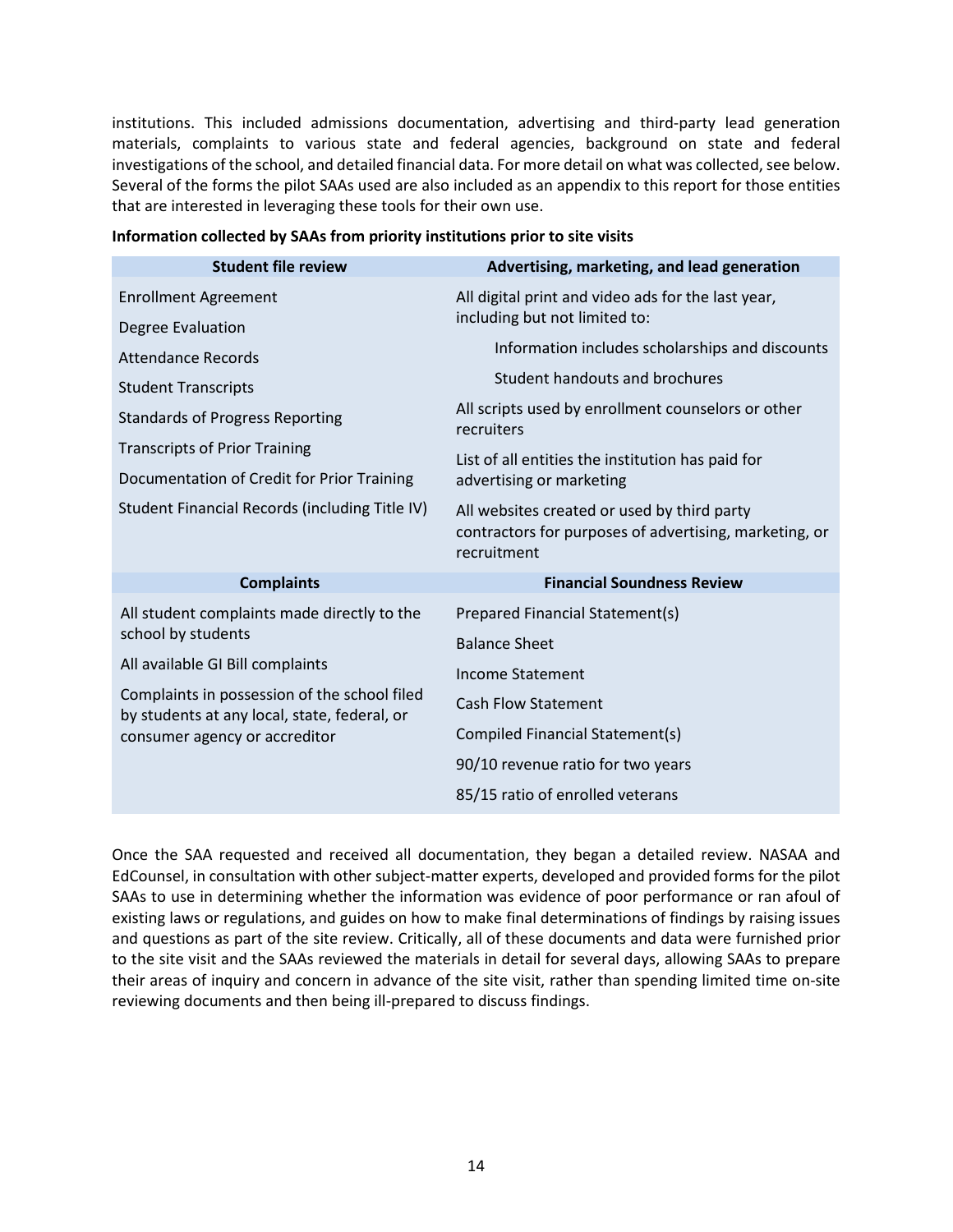#### *Site visit*

At this stage, the pilot SAAs were ready to conduct site visits. Using the forms described above to guide their visits, SAAs prepared questions using findings identified in the document request and identified ahead of time those individuals whose presence would be critical to answer these questions. During the site visit itself (many of which were conducted virtually due to COVID-19 restrictions), SAAs discussed their findings and concerns with relevant staff. This started a conversation between the SAA and the institution to do several things: give institutions an opportunity to clarify or justify findings the institution believes are inaccurate, alert the institution of worrying findings it might not have been previously aware of, and solidify for the SAAs which findings are sufficiently serious that they give rise to required corrective actions on the part of the institution or remediation or other consequences required by the SAA under the law. In addition to an evaluation of the concerning factors identified, the SAAs also made a qualitative assessment of factors that cannot be reviewed off-site, reviewed facilities and class instruction to ensure adequate resources and quality of instruction, and in some cases conducted interviews with students or faculty.

At the conclusion of the site visits, the SAAs and the institutions both have a deeper understanding of potential issues and problems and how they must be addressed. Just as critically, for institutions that have serious issues or where there is strong evidence of predatory actions or other affirmative wrongdoing, the totality of the findings reflected in these documents provide the basis to justify action needed to protect student veterans and taxpayers, such as suspension or termination of eligibility for federal GI Bill benefits.

#### *Findings, SAA and school actions, and potential consequences*

The findings and justification for those findings were then compiled by the pilot SAAs; this is a relatively straightforward process once the preceding forms are completed. Depending on the findings, SAAs made a determination of what corrective action the institution should take and whether referral to other oversight entities is necessary.

Depending on the findings of the deeper review, various types of consequences may be justified and carried out by the SAA. Some reviews will find the initial risk factors were not actually indicative of heightened risk and no reason for corrective action is warranted. Other reviews, however, will find academic shortcomings, financial noncompliance, or other harmful behaviors that necessitate action on the part of the SAA. In the pilot, states found numerous harmful practices, including findings of deceptive advertising of awards received by schools, enrollment quotas for recruiters, student complaints about academic quality that went unaddressed by state licensing agencies, and schools with severely limited cash reserves that posed a serious risk of collapse.

For example, if the financial soundness analysis demonstrates that the institution has worryingly low amounts of cash on hand, several appropriate steps might be warranted: there may be a need to have a plan to remediate the near-term cash flow problem; a teach-out agreement with another local institution might be warranted; and, in almost all cases, informing relevant state and federal authorities that an institution may be at risk of closure or significant degradation of administrative capability based on worsening financial circumstances. Other areas of inquiry may call for other interventions, and if an SAA finds evidence of serious wrongdoing, suspension or termination of the program or institution's eligibility for federal aid may be justified.

Of course, state oversight entities leveraging this model may not find significant areas of deficiency or clear explanations for why risk-filter indicators initially showed the institution in question had deficiencies on publicly available metrics—that's why the deeper review and site visit serve as the basis for findings and final determinations of risk and quality. And the response from SAAs need not only take the form of corrective actions or negative consequences—for institutions confirmed to be high performing, the SAA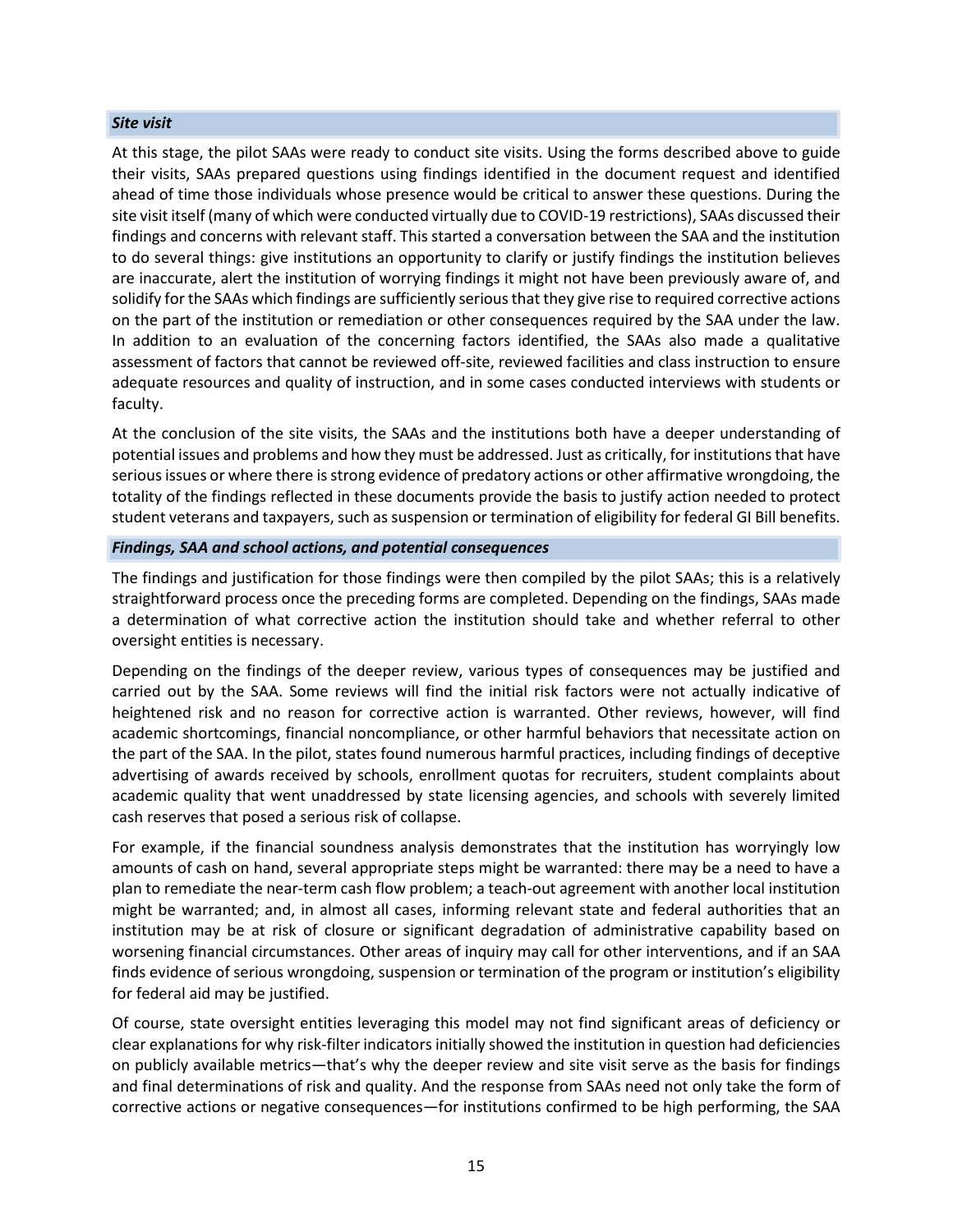might determine that deeper review might not be warranted in future years, even if a future year's risk score would normally justify further review. In addition, some problems discovered by SAAs in a given review year may not be quickly resolvable, such as poor retention rates that require an overhaul of the institution's student services or course design. Other problems may appear to be resolved but their potential severity could give rise to automatic reviews in subsequent years to ensure the problem is fully addressed.

# <span id="page-15-0"></span>*Evaluation of Pilot Outcomes*

One of the most significant benefits of the new statutory requirements for risk-based reviews is the direct positive impact on veterans and their families because it allows SAAs to prioritize their resources on schools that pose the most risk to taxpayers and to military-connected students, rather than a narrower focus on payment compliance.

But there are additional potential benefits from this work, particularly because the pilot SAAs are targeting their resources to evaluating higher risk programs on the basis of publicly available data and focusing on identified risk in a facility review. Since the risk filter uses publicly available data, there is nothing proprietary about this model that would prevent accreditors, states, or federal oversight entities from implementing a risk-based model now. There is a wide range of such agencies and their level of experience with oversight; through this method, state and federal oversight entities with limited resources can focus their capacity on addressing issues with schools presenting the highest degree of risk to students and taxpayers. In return, this creates time and money savings for the high-performing schools less likely to be subject to reviews based on risk.

In short, this pilot has demonstrated that risk-based, outcomes-focused reviews are feasible, effective for regulators and students, and can be realistically implemented—right now. Congress has recognized the importance and effectiveness of risk-based reviews. With the pilot's initial findings, and with significant work from the veterans advocacy community, Congress unanimously strengthened the risk-based review process by integrating key elements from this pilot and strengthening the risk-based oversight authority of the SAAs in Isakson-Roe that was unanimously passed and signed in early 2021. Veterans organizations have also recognized the value of this work—the American Legion unanimously passed a resolution in September 2021 supporting this pilot model and encouraging its use in scaling nationally to all SAAs.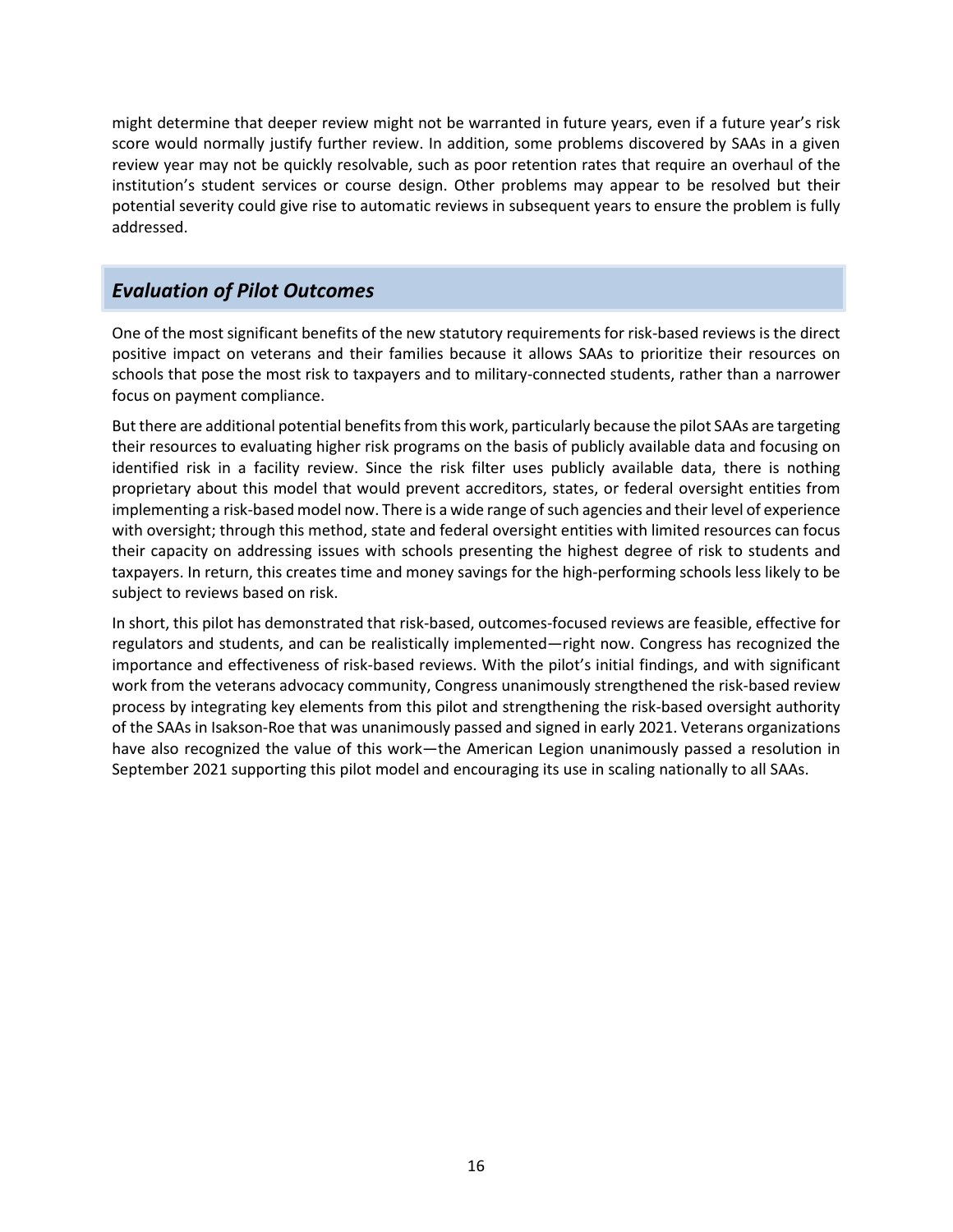**The best case for the success of this model is the pilot SAAs themselves—the only entities that have used both compliance reviews and the risk-based system. Feedback from the SAAs included:** 

*"This new type of review where we examine a wider range of data and information has allowed me to have conversations with the schools I oversee that I have never had before."* 

*"When I think about compliance surveys compared to the new risk-based process, it felt like I had blinders on that I've finally been able to take off."* 

*"One school noted that questions asked were unlike accreditation—in a good way—and we looked at areas that are not covered in other reviews."* 

*"During this review, most of my facilities had limited student record errors and in a compliance survey there would have been few to no findings. However, with a risk-based survey the majority of my schools had an area to improve on or an area of concern that required action."* 

|                              | <b>Compliance survey</b>                                                                                                                                                                                   | <b>Risk-based review</b>                                                                                                                                                                                                                                                                       |
|------------------------------|------------------------------------------------------------------------------------------------------------------------------------------------------------------------------------------------------------|------------------------------------------------------------------------------------------------------------------------------------------------------------------------------------------------------------------------------------------------------------------------------------------------|
| <b>Facility</b><br>selection | Schools chosen at random, or using<br>qualitative factors like size or sector<br>type without regard to risk                                                                                               | Schools chosen using quantitative, publicly<br>available metrics                                                                                                                                                                                                                               |
| <b>Review</b><br>Capability  | Small number of facilities reviewed<br>because of limited staff capacity, and<br>random selection means many did<br>not merit review                                                                       | Small number of facilities reviewed<br>because each review is deeper and more<br>comprehensive, but risk filter ensures that<br>most or all schools merit review                                                                                                                               |
| Documents/<br>data reviewed  | No data or documents reviewed in<br>advance                                                                                                                                                                | Robust data and document requests made<br>of schools in advance of site visit based on<br>insight from risk data to allow SAAs a week<br>or more to review and prepare questions<br>before site visit; documents provided<br>include information about finances,<br>complaints, advertisements |
| On site review               | Most time spent reviewing student<br>files; some limited interviews of staff<br>if they happen to be available that<br>day; no prepared questions possible<br>because documents not reviewed in<br>advance | SAAs come prepared with questions based<br>on documents reviewed and ensure ahead<br>of time that relevant staff will be present.<br>Time is not spent reviewing documents;<br>instead SAAs tour facilities, observe<br>classes, and conduct interviews with staff                             |
| <b>Findings</b>              | Only findings reasonably likely are<br>compliance errors found in student<br>files, e.g. GI Bill payment errors                                                                                            | SAAs are now capable of substantiating<br>findings across all relevant lines of inquiry<br>that could impact students and taxpayers,<br>and can explain those findings to the<br>school using its own data to demonstrate<br>how it should improve                                             |

### *Comparing compliance surveys to the risk-based review model*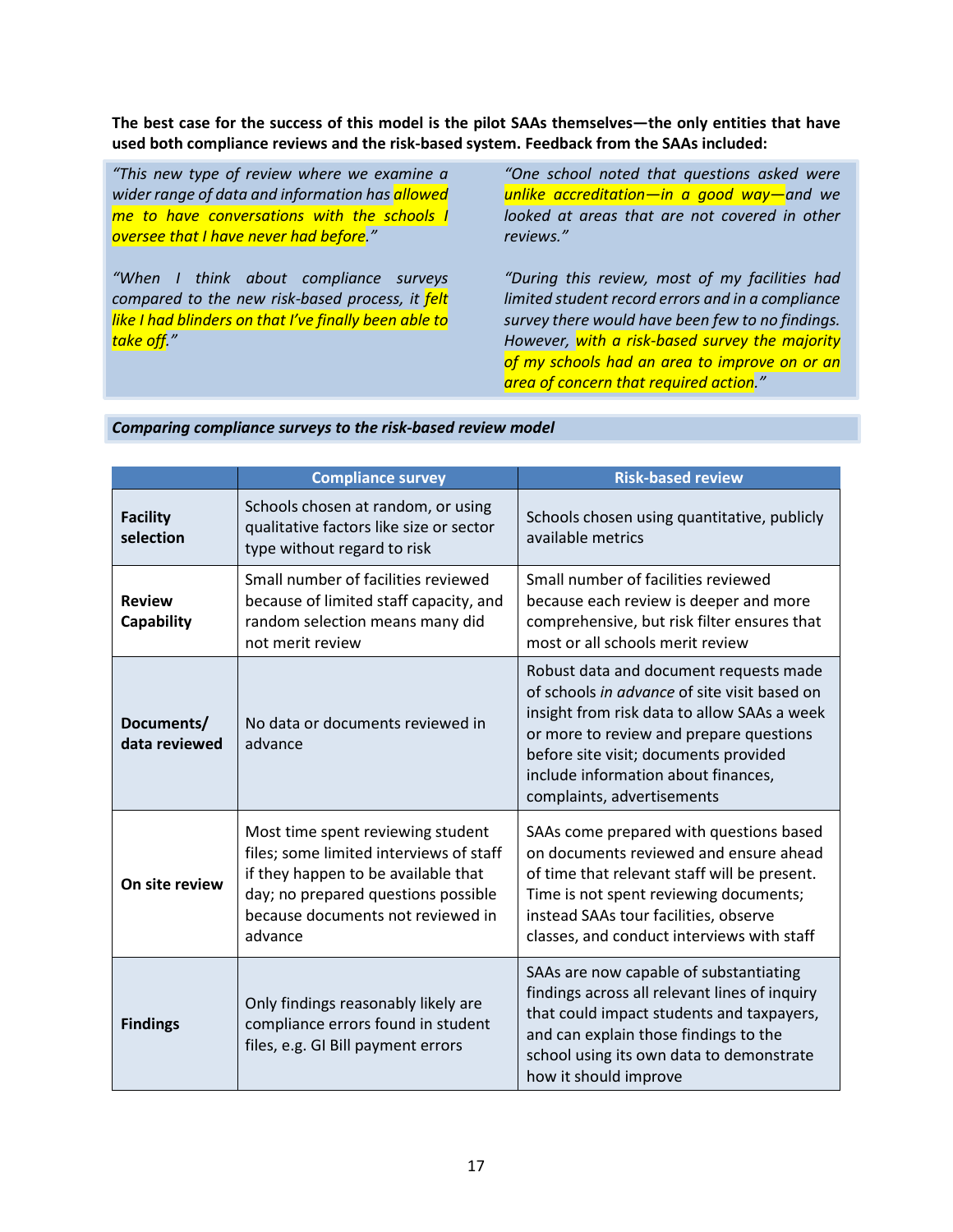#### *Pilot State Feedback on Risk-Based Reviews*

The six pilot states also provided feedback on their perceptions of the relative effectiveness and burden of each of the components of the pilot. As demonstrated in the graph below, on a scale of 0 to 4, the SAAs found all elements of the pilot model to be worthwhile—all elements of the model scored on average above a 3 out of 4 on effectiveness, and most elements were rated about 2 out of 4 for burden or less. The most burdensome element—review of the advertising—was primarily because the pilot's initial design required that SAAs review each piece of advertising using a separate form; that form has been revised to a single questionnaire reflecting the totality of advertising reviewed, significantly saving time and effort on the part of SAAs.



**SAA-Reported Burden to Value Analysis of Reviews** 

Scale of 0-4 (0=low burden/value; 4=high burden/value)

These findings and positive feedback show how a risk-based quality assurance model would be a more impactful and cost-effective model for higher education oversight entities across the state and federal contexts beyond veterans. The reviews succeeded in identifying areas of concern and SAAs took corrective actions and made referrals to other agencies that never would have happened absent these reviews. Schools provided the detailed information SAAs requested without exception and generally in a timely manner. This work has strong support from the participating SAAs, who appreciated the ability to take a more comprehensive approach to their reviews. The model offers a benefit to low-risk institutions, who save time and money, and it is replicable to many contexts including accreditation, state authorization, Department of Defense (DOD) program reviews, and the Title IV oversight process.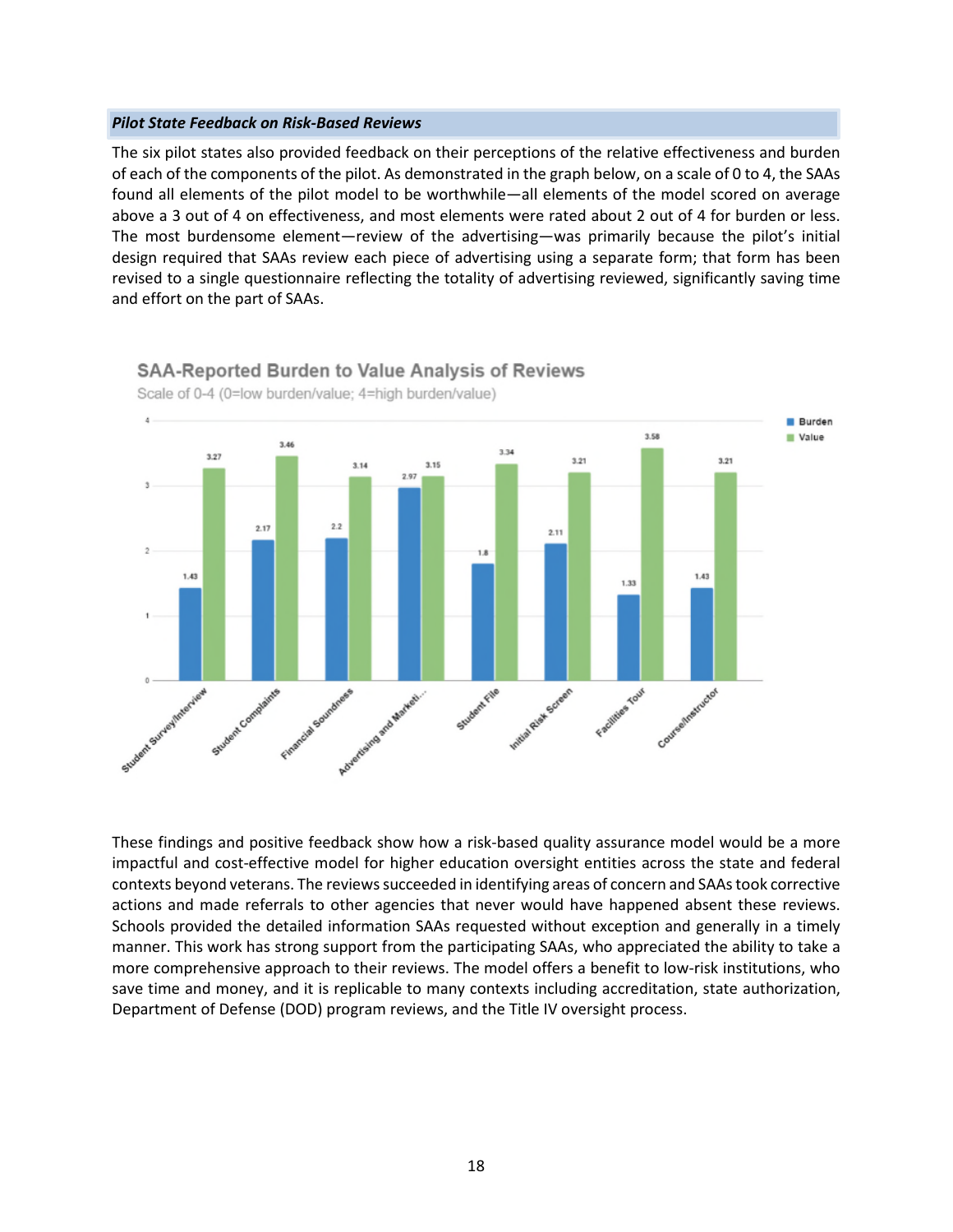# <span id="page-18-0"></span>*Quantitative Findings*

#### *Overall risk filter to site visit correlations*

The following are descriptions of how well the risk filter—which is driven by publicly available data predicted instances of concerning findings and institutional practices not available to the public but observed and catalogued by the pilot SAAs during the site-review process. This is valuable because if the risk filter successfully predicts poor outcomes on site visits, it means that publicly available metrics can be leveraged by oversight entities to determine the likelihood of finding outcomes that are unknowable before deeper review and therefore conserve limited capacity for those institutions most likely to be problematic. In this context, poor outcomes on the site visit reflect a range of financial, administrative, and complaint elements—things like less cash on hand, high rates of student complaints, failure to award transfer credit, and misleading advertising or recruiting practices.

All the correlations described below reflect the frequency that a poor risk filter score occurred at an institution where a given problematic outcome was later found. All the findings discussed below are based on information collected during the site visit process by pilot SAAs—none of them are publicly available data and none are included among the metrics used in the risk filter calculations.

## *Student complaints, oversight investigations, and accreditor actions*

Institutions with higher risk scores are much more likely than those with lower risk scores to have higher instances and rates of student complaints. For example, such an institution is more likely to have complaints reported to federal and state oversight entities (r = .19), and consumer agencies ( $r = .37$ ). It is also extremely likely to have higher rates of complaints (i.e. not just the presence or absence of complaints) with respect to specific areas of concern, such as rates of complaints

#### **What are correlation coefficients?**

A correlation coefficient (denoted by the variable "r") is a number between −1 and +1 calculated so as to represent the linear dependence of two variables or sets of data. A correlation of 1.0 means that there is perfect correlation between two variables—if one occurs, the other always occurs as well. On the other hand, a correlation of -1.0 means that there is perfect inverse correlation between two variables—if one occurs, the other will never occur. A correlation of 0 means that there is no correlation between the two variables—if one occurs, there is a 50 percent chance of the other occurring or not.

For this work, a correlation between a poor risk filter score (i.e., the school is rated as risky) and a poor site visit finding means that the (previously unknown) site visit finding in question occurs more frequently the more risky a school is rated by the risk filter. For example, a poor risk filter score is correlated with SAAs finding more student complaints made to consumer agencies, with a correlation coefficient of  $r = .37$ . That means that as the risk score gets worse, it is 37 percent more likely that an SAA will find complaints to consumer agencies when conducting the deeper review of the institution.

about costs ( $r = .45$ ) and recruiting practices ( $r = .79$ ). A higher risk score was also predictive of SAA perceptions that an institution had failed to make any changes to resolve the complaints identified (r = - .32). Interestingly, in spite of all these strong correlations about complaints to third parties, there is effectively no correlation between risk score and complaints made directly to the institution ( $r = -0.01$ ), perhaps reflecting an unwillingness or inability of students to make such complaints directly.

An institution rated by the risk filter as riskier is effectively no more or less likely to have been under investigation by an oversight entity within the past three years ( $r = -0.004$ ). It should be noted, however,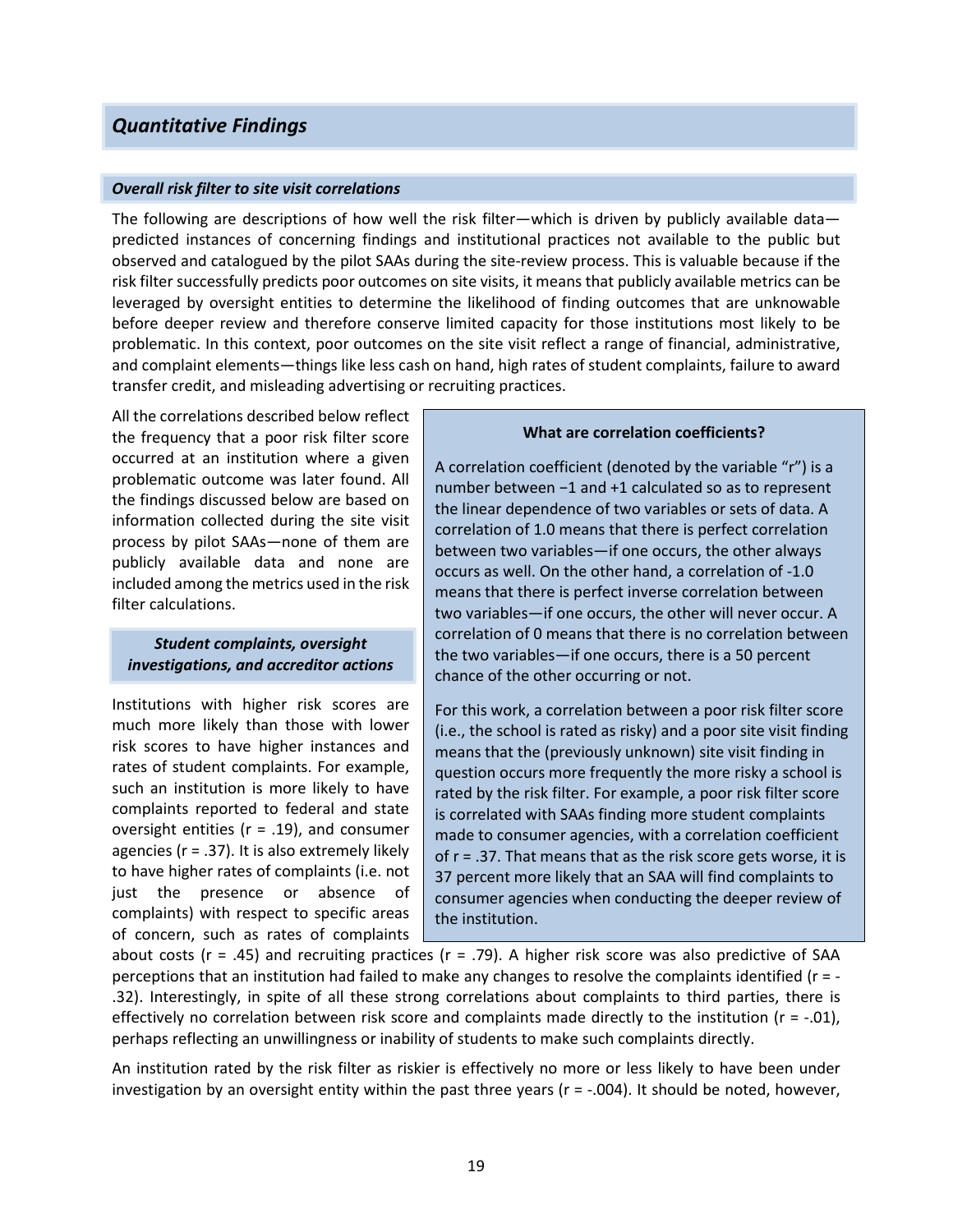that there are some individual metrics in the risk filter that are more strongly predictive of investigations by oversight entities and therefore poor performance on such metrics may give rise to additional scrutiny by oversight entities (see "Individual metrics that more effectively predict review by oversight entities" section below). The institution's accreditor is effectively no more or less likely to have placed it or one of its programs on "warning," "probation," or "show cause" ( $r = .03$ ).<sup>[14](#page-19-0)</sup>

**Overall, the risk filter does a very good job predicting both the presence and volume of student complaints.** It does not strongly predict (in either direction) accreditor or other investigations by oversight entities. Ironically, the latter might actually be a function of an insufficient number of justified oversight actions by accreditors and enforcement entities, rather than poor predictive validity of the risk filter, particularly given the risk filter's strong prediction of student complaints.

### *Financial health*

There are several financial indicators where the overall risk filter shows some—though not strong—ability to correctly predict relatively poorer financial health. For example, a higher risk filter predicts relatively lower total current assets in the current fiscal year (r = -.07) and the previous FY (r = -.07); relatively lower net worth than other institutions in the current FY (r = -.07) and the previous FY (r = -.07); and relatively lower amounts of cash and cash equivalents in the current FY ( $r = -06$ ) and previous FY ( $r = -05$ ).

**Overall, the risk filter correctly predicts elements of poor financial health, but not as strongly as it predicts other poor site visit outcomes** such as student complaints or instances of misleading marketing. This is not completely unexpected because the risk filter only includes a single metric directly accounting for financial health—heightened cash-monitoring status—and relatively few schools in the country are placed by the U.S. Department of Education (ED) on the heightened cash-monitoring list, which limits its predictive utility. **It should be noted, however, that there are some individual metrics that are more strongly predictive of bad financial outcomes and therefore may justify additional financial responsibility oversight** in such instances (see "Potential metrics for ED to consider as discretionary financial triggers" section below).

#### *Advertising, marketing, and misrepresentation*

Institutions with higher risk scores are more likely than those with lower risk scores to contract with a third party to generate leads to recruit students based on advertising ( $r = .28$ ) or via an intermediary website (r = .17). Institutions rated as higher risk are also more likely to make claims and assurances about job placement, including high demand for graduates or assurances about job placement (r = .20). Such institutions are also much more likely that those with low risk scores to employ advertising materials with improper or inadequate explanation of military affiliations with the school (r = .37).

# **Overall, the risk score effectively predicts institutions' use of third-party lead generators and instances of misleading advertising and marketing.**

<span id="page-19-0"></span> $14$  Overall, most of the metrics included in our risk filter did not do a good job of predicting accreditor oversight actions such as probation. However, three metrics that did predict accreditor actions: Heightened cash monitoring status ( $r = .39$ ), Cohort default rate ( $r = .17$ ), and a change in school ownership changed in the past year ( $r = .39$ ). These results are consistent with accreditors taking actions in situations where established metrics and school status are already under review (or will likely be soon). This is consistent with the reality that accreditors are not already undertaking reviews and actions on a risk-based approach, but rather in response to noncompliance with statutory requirements or because of accreditor requirements for review.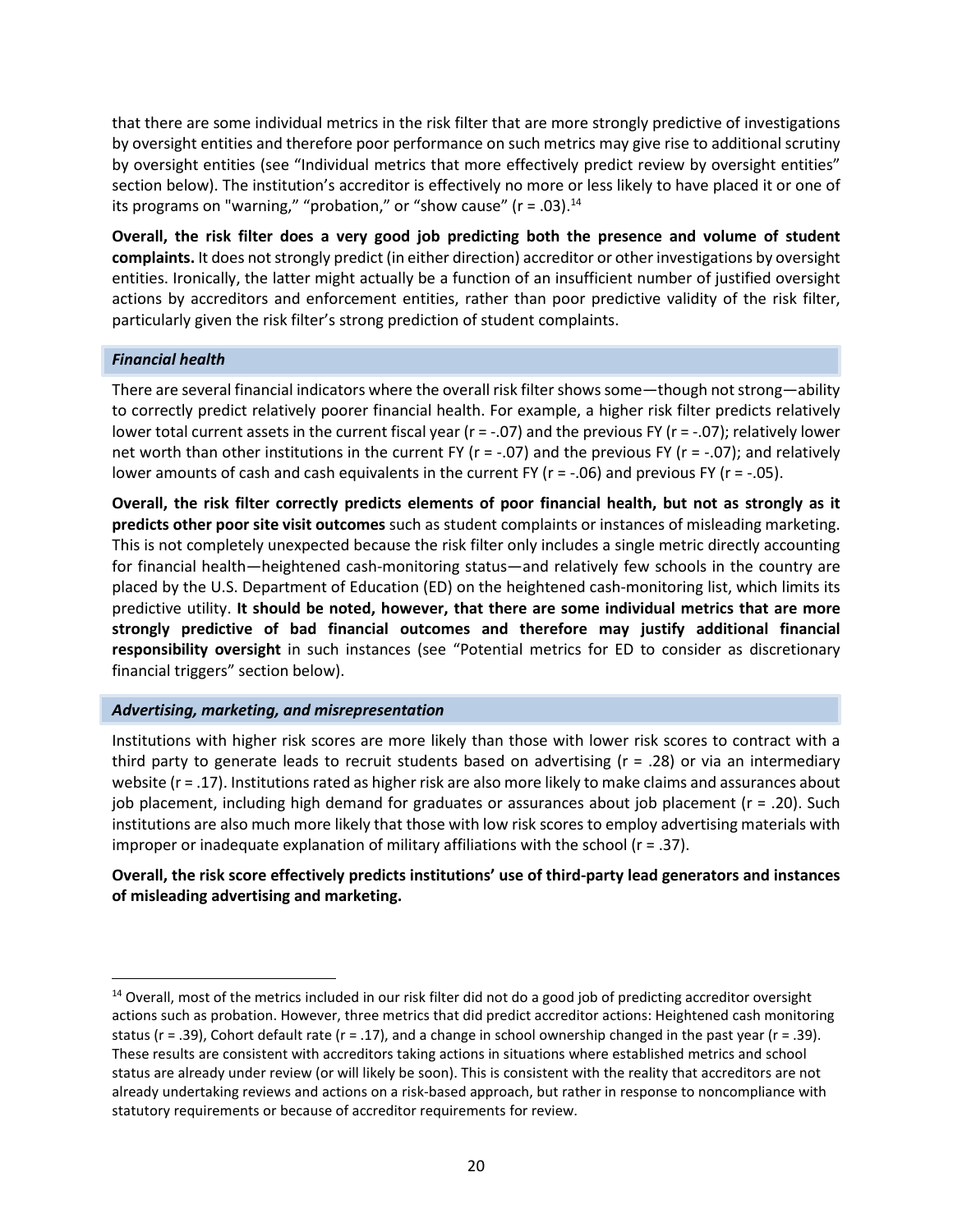#### *Administrative capability*

Institutions with higher risk scores are much more likely than those with lower risk scores to have instances where it should have awarded prior credit based on previous coursework completed, but it failed to award such credit to the student ( $r = .45$ ). Such institutions are also very unlikely to have satisfactory records of high school completion on file ( $r = -0.32$ ). Institutions rated as higher risk also are somewhat less likely to have charged students the correct tuition and fees as reflected in its catalogue or other public materials  $(r = -.10)$ .

**Overall, the risk filter effectively predict whether an institution has demonstrated effective administrative capability with respect to its records, tuition charges, and awarding of prior credits.** 

| Summary of key correlations between risk filter scores and site visit findings |                                |  |  |  |
|--------------------------------------------------------------------------------|--------------------------------|--|--|--|
| <b>Indicator</b>                                                               | <b>Correlation coefficient</b> |  |  |  |
| Student complaints, oversight investigations, and accreditor actions           |                                |  |  |  |
| Higher rates of complaints made to federal and state oversight entities        | $r = .19$                      |  |  |  |
| Higher rates of complaints made to consumer agencies                           | $r = .37$                      |  |  |  |
| Higher rates of complaints about costs                                         | $r = .45$                      |  |  |  |
| Higher rates of complaints about recruiting practices                          | $r = .79$                      |  |  |  |
| Lower likelihood of institution resolving complaints identified                | $r = -.32$                     |  |  |  |
| Null prediction: Complaints made to the institution                            | $r = -.01$                     |  |  |  |
| <b>Financial Health</b>                                                        |                                |  |  |  |
| Lower total current assets, current and prior FY                               | $r = -.07$                     |  |  |  |
| Lower net worth, current and prior FY                                          | $r = -.07$                     |  |  |  |
| Lower amounts of cash and cash equivalents, current and prior FY               | $r = -.06$                     |  |  |  |
| Advertising, marketing, and misrepresentation                                  |                                |  |  |  |
| Likelier to contract with third-party lead generation advertising              | $r = .28$                      |  |  |  |
| Likelier to contract with third-party lead generation website                  | $r = .17$                      |  |  |  |
| Advertising likelier to make assurances about job placement                    | $r = .20$                      |  |  |  |
| Likelier to use advertising with misleading military affiliation/endorsement   | $r = .37$                      |  |  |  |
| <b>Administrative capability</b>                                               |                                |  |  |  |
| Failure to award credit for prior coursework completed                         | $r = .45$                      |  |  |  |
| Less likely to have records of high school completion on file                  | $r = -.32$                     |  |  |  |
| Less likely to charge students proper published tuition                        | $r = -.10$                     |  |  |  |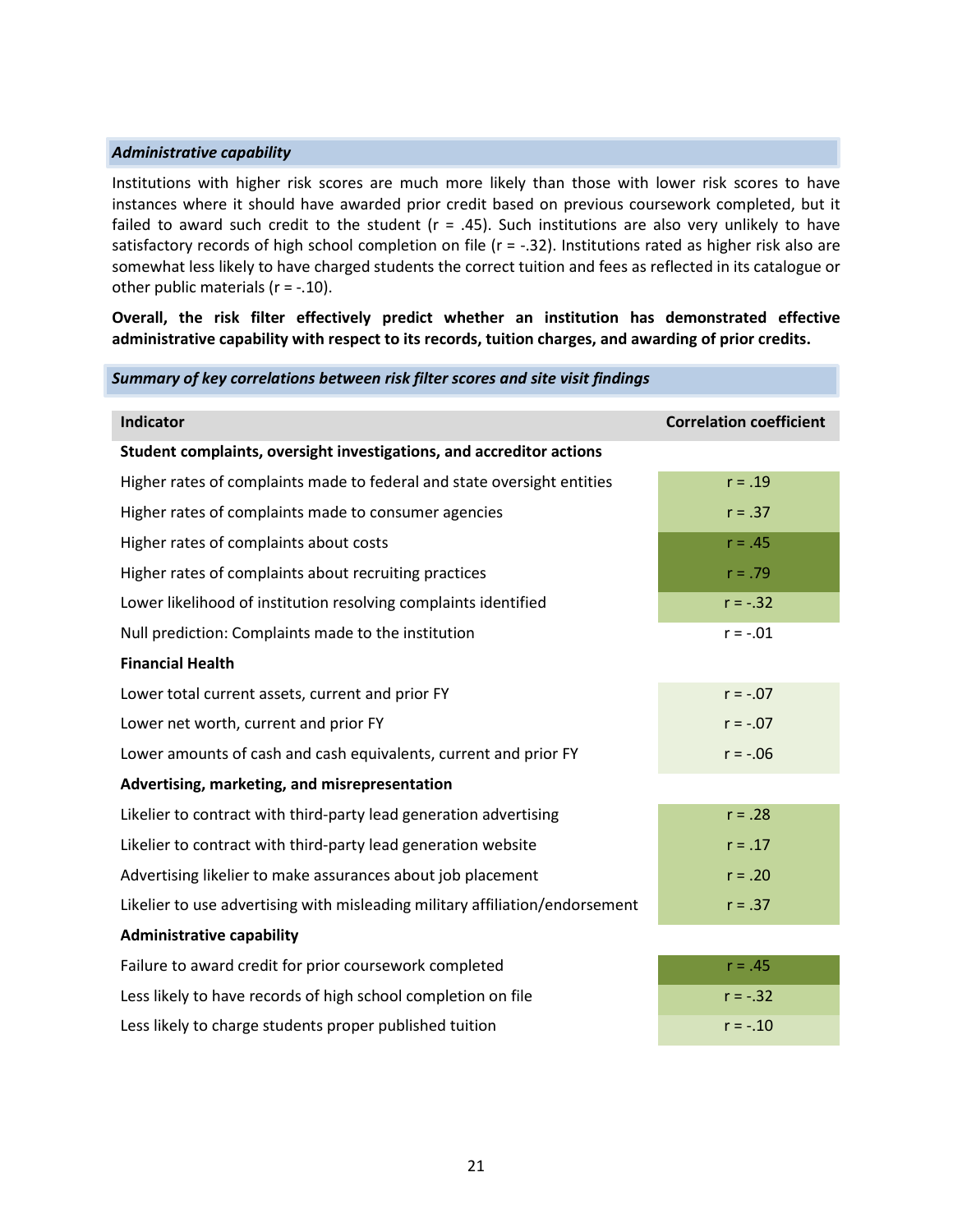**Overall conclusion: The pilot model risk filter appears to effectively predict and differentiate between higher-risk institutions and lower-risk institutions across nearly all key areas of deeper site visit inquiry—though it does a better job of predicting the presence of some negative findings than others.**

This shows that focusing deeper institutional reviews on the basis of this pilot model risk filter is an effective method to allocate limited oversight resources to those institutions presenting the most risk and harm to students and taxpayers. Implicitly, it also demonstrates that with additional and better-reported publicly available data, more metrics would be available to populate a more effective risk filter that could be further improved over time.

## *Potential metrics for ED to consider as discretionary financial triggers*

As described above, the overall risk filter has a relatively smaller level of predictive validity with respect to financial metrics. However, there were some elements of the risk filter that did a more effective job of predicting poor financial health than the risk filter overall. The five individual metrics that appear to have the best predictive validity for areas of imminent financial risk are (1) poor completion rates overall (2) poor completion rates for Pell recipients in particular, (3) high net prices, (4) large year-over-year changes in tuition, and  $(5)$  enrollment.<sup>[15](#page-21-0)</sup> As shown in the table below, these metrics all predict with fairly strong accuracy institutions that have a limited ability to quickly address or withstand a financially distressing event. Though not as strongly predictive, ED may also consider using high cohort default rates (CDRs). As explained in the following section of this report, these results support including at least some metrics in proposed ED regulations governing financial risk to students and taxpayers (see "Recommendations for Higher Education Policymakers and Oversight Entities" section, below).

| Indicator                                       | <b>Fewer total</b><br>current assets | Lower cash and<br>equivalents | Lower net<br>worth |
|-------------------------------------------------|--------------------------------------|-------------------------------|--------------------|
| Lower completion rate                           | $r = -.37$                           | $r = -.36$                    | $r = -.38$         |
| Lower completion rate - Pell recipients         | $r = -.35$                           | $r = -.32$                    | $r = -.37$         |
| <b>Higher net price</b>                         | $r = -.39$                           | $r = -.37$                    | $r = -.32$         |
| Larger YoY change in tuition                    | $r = -.43$                           | $r = -.40$                    | $r = -.13$         |
| <b>Bigger increases/decreases in enrollment</b> | $r = -.25$                           | $r = -.26$                    | $r = -.18$         |
| <b>Higher cohort default rates</b>              | $r = -.06$                           | $r = -.07$                    | $r = -0.25$        |

#### *Individual metrics that more effectively predict review by oversight entities*

The overall risk filter does not effectively predict in either direction the likelihood that a school has been under investigation by a state or federal oversight entity within the past three years. However, there were four elements of the risk filter that more effectively predicted such an oversight investigation as shown in the table below. Oversight entities may want to consider reviewing institutional outcomes on these metrics when determining whether to conduct additional oversight.

<span id="page-21-0"></span><sup>&</sup>lt;sup>15</sup> The correlations for these metrics were calculated for reviews conducted at private nonprofit and proprietary institutions given that the Department's regulations on financial responsibility in Title 34, Subpart K only apply to such institutions—under the theory that public institutions backed by the full faith an credit of a state are not at risk of imminent closure. However, correlations for individual metrics were also calculated with respect to institutions from all sectors of higher education and the values were broadly similar.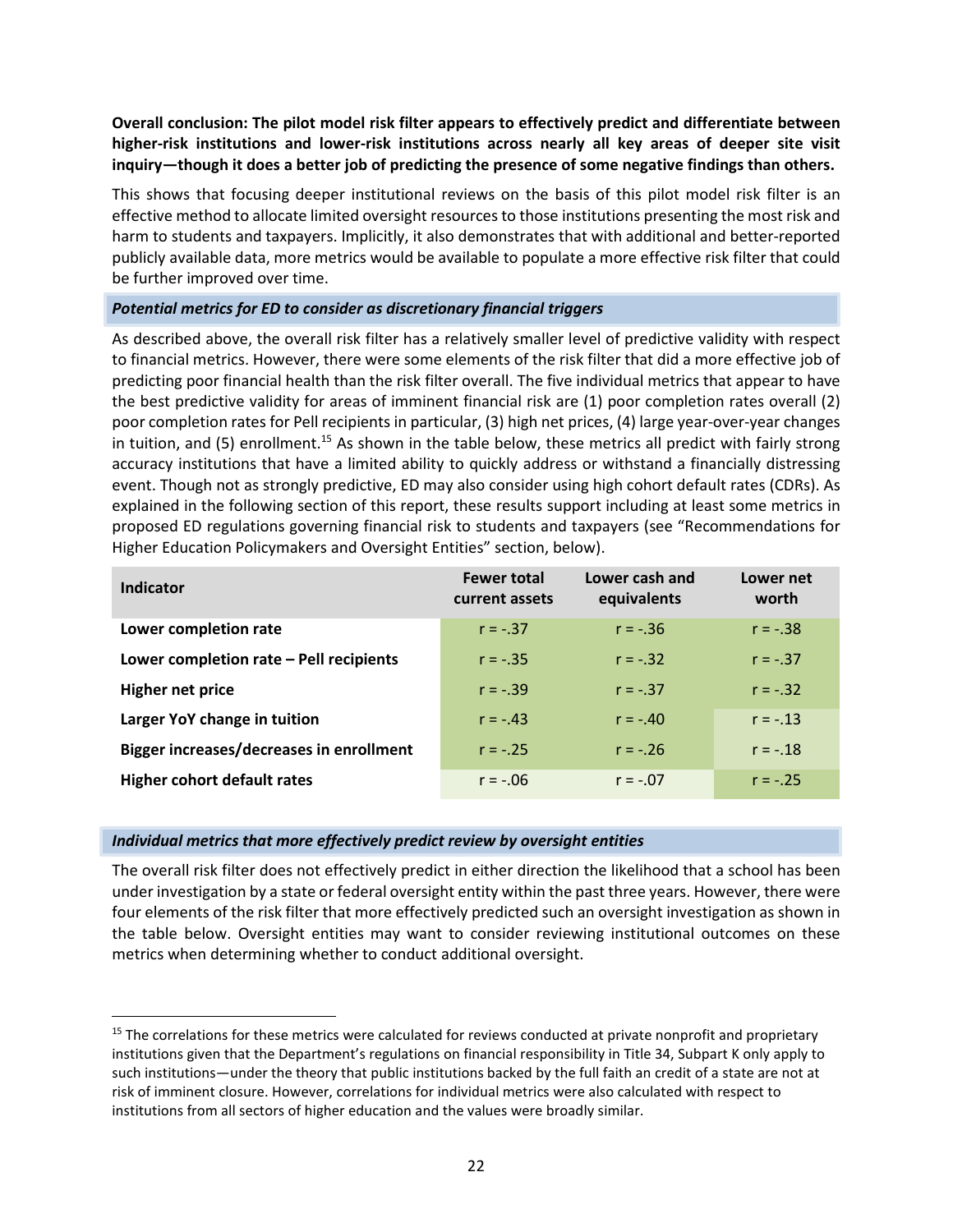| Indicator                                              | Under investigation by oversight<br>entity in last three years |
|--------------------------------------------------------|----------------------------------------------------------------|
| Lower rates of earnings above high school graduates    | $r = .62$                                                      |
| Higher incidence of VA-reported complaints             | $r = .37$                                                      |
| Wider completion gap between white and Latino students | $r = 22$                                                       |
| School ownership changed in past year                  | $r = .24$                                                      |

## **Metrics that correlate most strongly with investigations by oversight entities**

# <span id="page-22-0"></span>*Recommendations for Higher Education Policymakers and Oversight Entities*

This work has produced a number of findings relating specifically to the VA context that have already been communicated to relevant VA staff and are described in more detail below. Although this work takes place in a veterans context, the lessons learned, tools developed, and findings from deeper review of institutions demonstrate that this pilot model can form the basis for policy and practice in analogous circumstances, particularly in the Title IV context. The sections below include recommendations for policymakers in the Title IV, Higher Education Act (HEA) rulemaking context, Federal Student Aid program review, oversight, and enforcement functions, accreditors and state authorizers, the DOD Tuition Assistance (TA) program, and for Congress more broadly.

# *ED negotiated rulemaking and executive action*

In its forthcoming rulemaking, ED plans to pursue a renewed accountability and oversight agenda, with the potential to regulate in areas of gainful employment in a recognized occupation, financial oversight of institutions, and requirements for institutional certification for student aid eligibility.<sup>[16](#page-22-1)</sup> The pilot model described in this report should inform several areas of ED's forthcoming rulemaking.

#### *Legal authority to regulate in areas of institutional oversight and accountability*

In addition to the direct statutory authority the HEA grants to ED to regulate on topics relating to institutional quality, financial solvency, and institutional oversight, $17$  there is additional reason for ED to regulate to protect students and taxpayers. Certainly, there has been significant scholarly and real-world evidence demonstrating the need for regulatory oversight of poor performing, risky, and predatory institutions.[18](#page-22-3)

What this risk-based pilot demonstrates is that the precedent and authority exists in federal law for governmental oversight of institutions on the basis of risk to students and taxpayers, and that such oversight can be effective for determinations of potential harm to students and cause for subsequent

<span id="page-22-1"></span><sup>&</sup>lt;sup>16</sup> ED Notice of Intention to Establish Rulemaking Committees, May 24, 2021. https://www2.ed.gov/policy/highered/reg/hearulemaking/2021/frnintenttonegotiateunoffcopy.docx

<span id="page-22-3"></span><span id="page-22-2"></span> $17$  See HEA sections  $101(b)(1)$ , 487, and 498.

<sup>&</sup>lt;sup>18</sup> See, e.g., Cellini, Stephanie R. and Chaudhary, L. (2012). "The Labor Market Returns to For-Profit College Education," Avery, C., and Turner, S. "Student Loans: Do College Students Borrow Too Much Or Not Enough? The Journal of Economic Perspectives 26, no. 1 (2012), and Cellini, S. R., and Darolia, R. (2013). College Costs and Financial Constraints: Student Borrowing at For-Profit Institutions."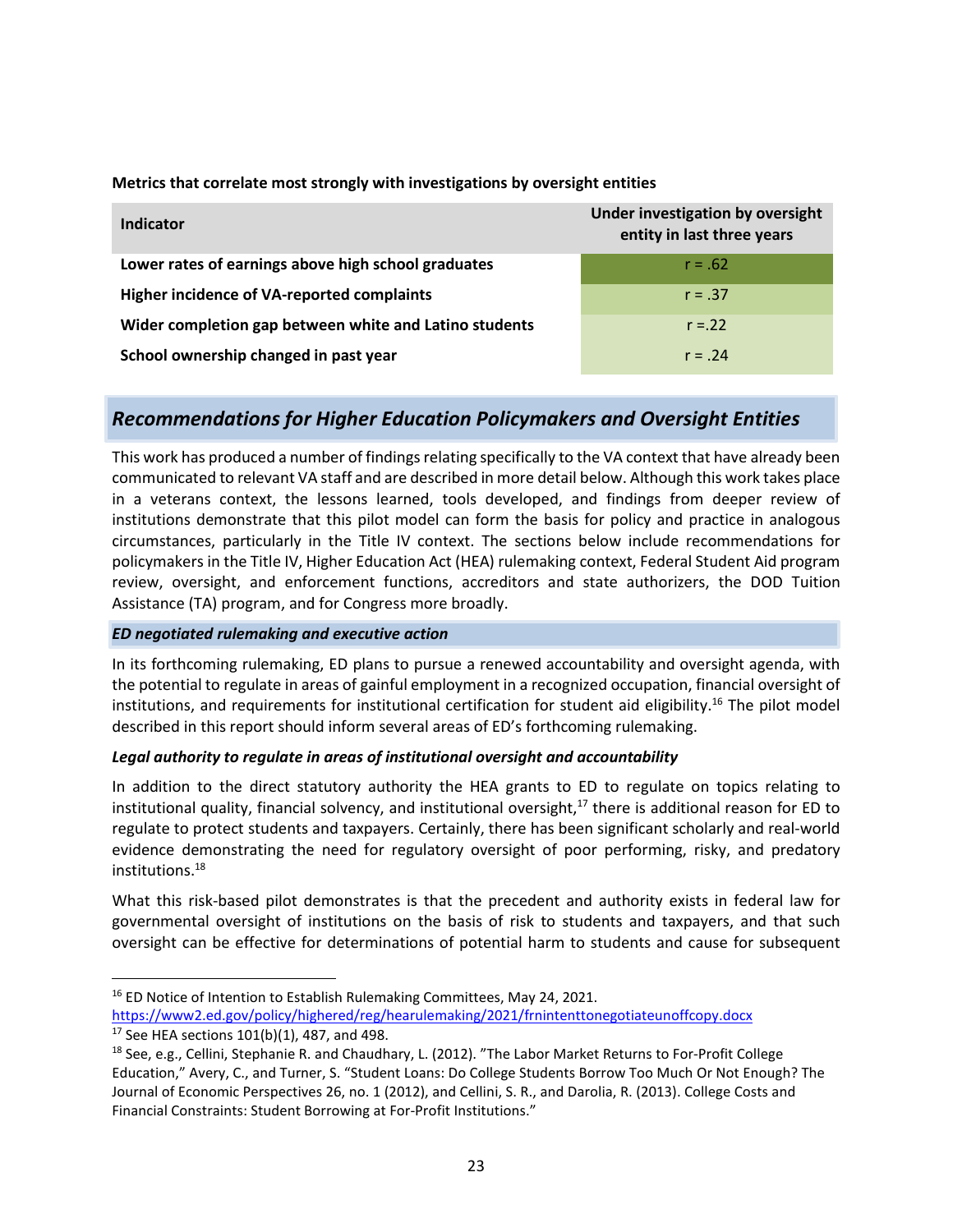action. The circumstances for this oversight are highly analogous to the Title IV context—not only are many of the same schools approved to enroll GI Bill, Federal Pell grant, student loan recipients, but both also have several metrics and data sources in common. This law and its implementation—i.e. carrying out oversight of institutions evincing risk on publicly available metrics—establishes a proof of concept to carry out similar types of oversight and provide for regulatory requirements on the basis of student outcomes in the Title IV context. This pilot also provides additional evidence that such a course of action would be effective in protecting student and taxpayer interests.

# *Gainful employment in a recognized occupation*

Advocates and policymakers have been particularly interested in earnings metrics in recent years, not only because of the inclusion of this metric in ED's college scorecard and the ability to distinguish between different graduates' earning potential, but also because this metric is relevant for ED's forthcoming rulemaking on gainful employment. The connection between a graduate's ability to earn more than if they had not attended the program at all (i.e. a high-school graduate in the state) certainly speaks to a student's ability to secure gainful employment as a result of completing the program. In addition, the "earnings above high school graduate" metric was strongly correlated with complaints and investigations made to state and federal oversight entities, and in particular complaints made with respect to academic quality. In addition to all the other reasons why an earnings metric is a valid way to evaluate whether a school is providing students with an education of sufficient quality to secure gainful employment, these findings provide more evidence that ED should consider whether use of earnings in any forthcoming gainful employment regulations would be appropriate and effective.

| Site visit finding                                  | <b>Correlation with earnings metric</b> |
|-----------------------------------------------------|-----------------------------------------|
| Investigations by state or federal oversight entity | $r = .62$                               |
| <b>Complaints made to oversight entities</b>        | $r = .35$                               |
| Complaints made relating to academic quality        | $r = .39$                               |

## **Site-visit findings that correlate most strongly to the College Scorecard earnings metric**

## *Financial responsibility*

Given ED's re-regulation of the Trump Administration's borrower defense regulations, it is also planning to re-regulate the related financial responsibility provisions to ensure sufficient oversight and taxpayer collateral with respect to financially risky schools. One likely area of regulation is providing for automatic and discretionary financial risk triggers given what was included in the final Obama borrower defense regulations: schools that had certain investigations, numbers of borrower defense claims, or that were put on accreditor probation, for example, might be required to submit financial collateral to ED to continue participating in the Title IV programs.

As discussed in the quantitative results section above, titled "Potential metrics for ED to consider as discretionary financial triggers," the pilot's correlations justify adding at least five, and possibly as many as six, publicly available metrics to the list of discretionary financial risk triggers, given the extent to which these elements predict poor financial health (i.e., lower completion rate; lower completion rate – Pell recipients; higher net price; larger year-over-year change in tuition; bigger changes in enrollment; and higher cohort default rates $^{19}$  $^{19}$  $^{19}$ ).

<span id="page-23-0"></span> $19$  The 2016 borrower defense regulations already included a financial trigger for CDRs above 30 percent, demonstrating that ED may already be considering including these types of triggers in its regulatory regime. To the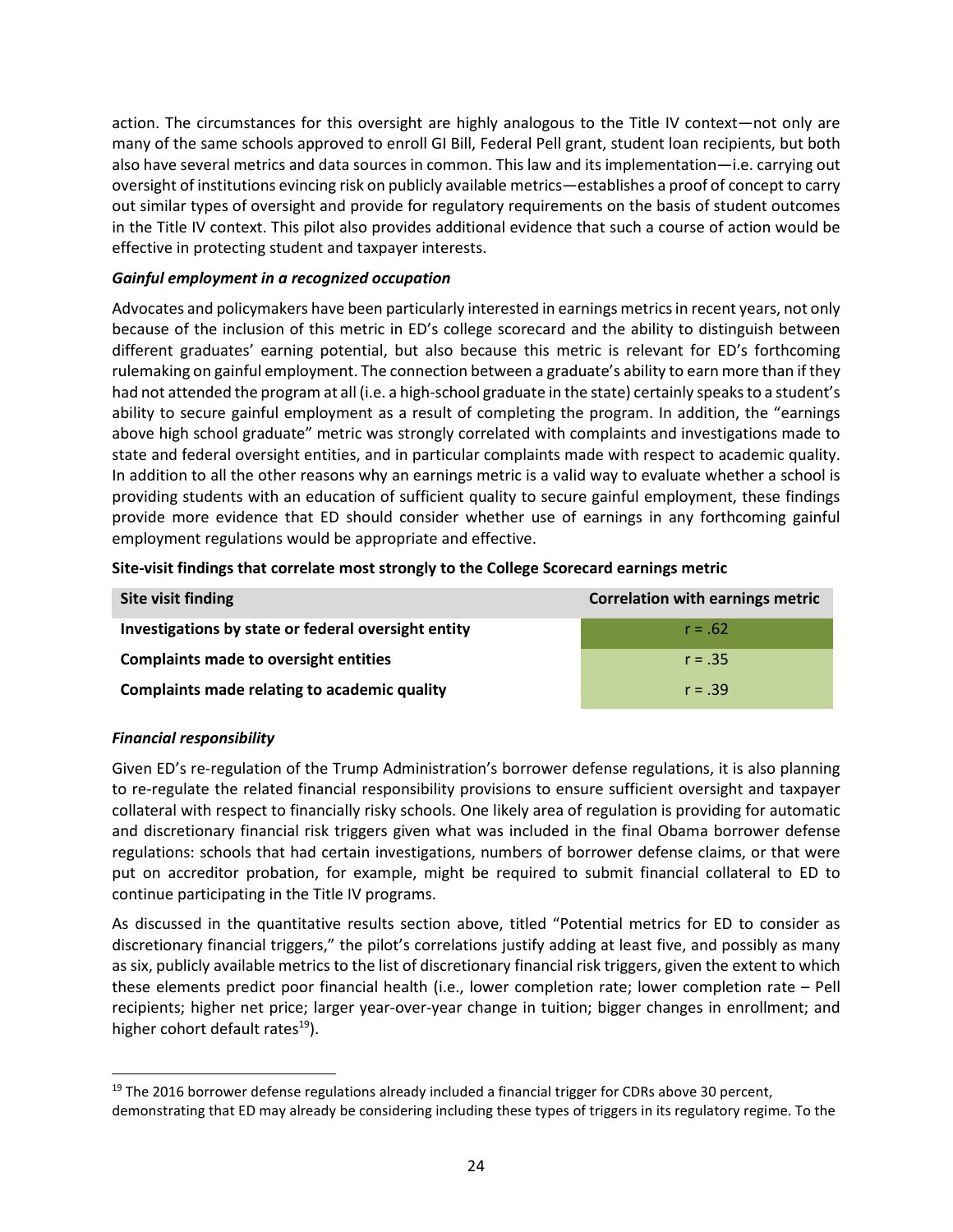Based on the findings of this pilot, ED should also require any institution triggering a financial responsibility event or surety to also fill out the financial soundness spreadsheet included in the appendix to this report (or a close analogue) to inform whether additional financial oversight or protection is required. For example, if a private institution had an extremely low completion rate and therefore could be at higher risk for poor financial health, ED should not only consider requiring financial collateral for continued participation in the Title IV programs on the basis of that poor completion rate (i.e. a discretionary trigger), it should also require the institution to provide sufficient information to determine whether it has sufficient cash and cash equivalents to make payroll in subsequent months, or to cover continued costs in the event of an enrollment decline.<sup>[20](#page-24-0)</sup> Such findings may justify additional financial collateral (including from majority and minority owners to protect against the risk of sudden closure) or other actions on the part of ED.

## *Institutional certification*

ED has also signaled its intention to update the regulations governing the institutional certification requirements to be approved to participate in the Title IV grant and loan programs.<sup>[21](#page-24-1)</sup> These requirements are both a critical element of ED's regularized oversight of institutions through its program review system and a closely comparable analogue to the SAA oversight system. The findings in this report support two primary recommendations for ED in this area.

First, the regulations governing institutional certification should include a requirement that ED's selection of program reviews and duration of institutional certification should use a risk-based approach. The specifics such as metrics used in a risk model, the detailed inquiries made of institutions evincing risk, and consequences and duration of certification terms should not be codified in regulation to allow flexibility and improvement of such practices over time. But the general approach of allocating Departmental resources to institutions demonstrating multiple indicators of risk—including indicators not available to the public but known by ED—should be a required practice for ED that persists across administrations.

Second, ED should require minimum program review protocols that include requirements that institutions provide specified and regularized data submission consistent with the elements requested by SAAs when conducting deeper review and site visits. Again, the specific contents of the forms should not be codified in regulation to allow for flexibility in implementation and use. However, ED should require that upon request, institutions provide detailed data regarding present and future financial soundness including liquidity measures, full and complete documentation of recruiting and advertising practices including enrollment scripts and call records as well as all advertising and lead generation by contracted third parties, identification of investigations by local state and federal enforcement agencies, as well as actions by accreditors and state authorizers. Finally, all student complaints in the possession of the school should be reviewed for a pattern and practice of common issues.

Additionally, the law implemented through this pilot—Isakson-Roe—codifies the ED definition of misrepresentation. The process the pilot SAAs used for judging misrepresentative statements in advertising, marketing, and statements to students should also be part of the regular institutional

extent that CDR predicted poor financial health in our pilot model, the other five metrics have even stronger correlations, which would justify their inclusion if CDR is deemed a sufficient risk trigger.

<span id="page-24-0"></span><sup>&</sup>lt;sup>20</sup> Note that in both the Obama 2016 Borrower Defense regulations and in policy discussions governing financial risk triggers, only those institutions that are not backed by the full faith and credit of a state are subject to requirements to post financial collateral, i.e. private nonprofit and proprietary institutions. That is because public institutions backed by the state are not considered at risk for precipitous closure due to insufficient funds. <sup>21</sup> ED Notice of Intention to Establish Rulemaking Committees, May 24, 2021.

<span id="page-24-1"></span>https://www2.ed.gov/policy/highered/reg/hearulemaking/2021/frnintenttonegotiateunoffcopy.docx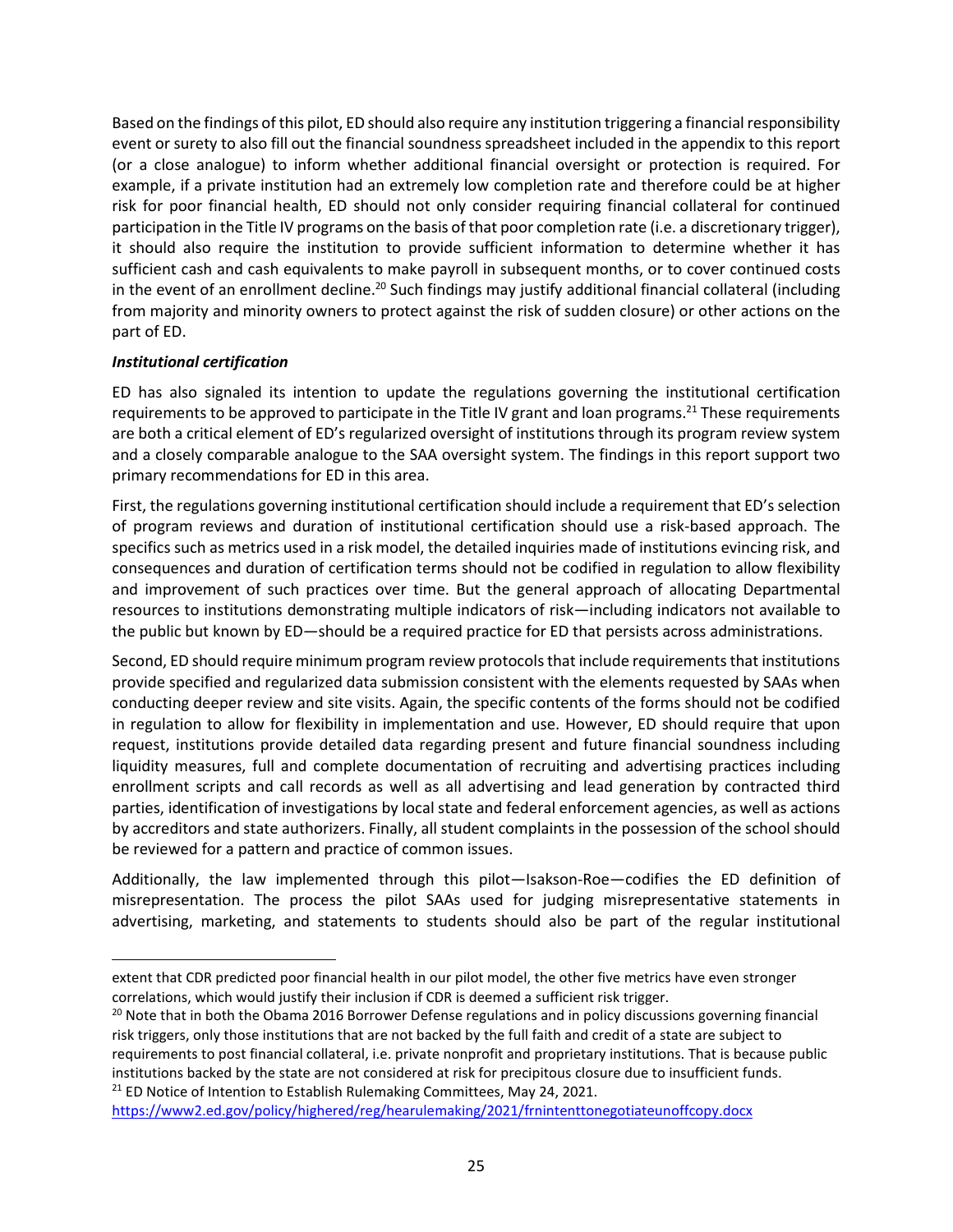certification for all Title IV eligible institutions (see appendix to this report for sample forms covering recommendations in all these areas).

### *Federal Student Aid oversight and enforcement*

As outlined broadly in the regulatory recommendations above, the pilot model described in this report has applicability to the FSA program reviews, oversight, and enforcement contexts. From selecting the institutions and programs it reviews, to determining which elements need additional reporting, to corrective action and time between reviews, FSA should evaluate its program compliance model in light of the findings in this pilot and determine both what updates to its own processes are necessary and what elements can be shared across regulators to make one another aware of bad practices at institutions the oversight bodies have in common.

In addition to the public metrics leveraged as part of this pilot, it is likely FSA has access to other nonpublic data and indicators it could use to inform whether institutions merit deeper review. Use of student loan debt and repayment data, borrower defense claims, financial responsibility composite scores, 90/10 reviews that flag suspected manipulation, CDR appeals and discrepancies between 3 and 5 year rates, complaints made to FSA or ED more generally, ongoing investigations by the Office of the General Council and Office of the Inspector General, and other elements could supplement publicly available metrics to make FSA's own risk filter effective at predicting findings upon deeper review. Choosing which elements to prioritize in a risk filter and what elements to require for institutional reporting should also be informed by the findings of FSA's own program reviews, both in the past and going forward. To the extent that FSA can establish a broader sample of site review findings to further fine-tune the elements of a risk filter, that will lead to both higher confidence intervals regarding the predictive validity of risk filter metrics and better determinations about relative weighting of factors included in the risk filters. FSA should also review and consider whether some or all elements from the forms used in this pilot and reproduced in the appendix to this report have applicability to their own processes, particularly the financial soundness worksheet, advertising and lead generation reporting, and student complaints to various consumer, regulatory and licensing bodies.

#### *Accreditors and State authorizers*

The Title IV context that is perhaps most directly comparable to the SAA risk-based model is the quality assurance and oversight functions carried out by accreditors and state authorizers. The findings from this model directly support the notion that these actors should evaluate the risk presented by the institutions they oversee and prioritize their limited capacity reviewing institutions based on that risk.

There is a great degree of variance in size, experience, sophistication, and funding of these state, regional, and national actors and there are a few oversight bodies that already use elements of risk in their oversight. This pilot shows that such an approach is both a feasible and effective way for all entities to address the challenges of limited funding and time, regardless of their size or expertise.

In addition to leveraging public data to filter and select institutions on the basis of risk, accreditors and state authorizers should also require deeper reporting of the elements included in the sample forms as described in previous sections and included in the appendix to this report (i.e. the financial soundness worksheet, advertising and lead-generation reporting, identification of lawsuits, enforcement activity, and law enforcement investigations, and complaints to various regulatory and licensing bodies). Again, some entities may already be leveraging some or many of these types of tools, but the tools used in this pilot are salient for two reasons.

First, because SAAs, accreditors, and state authorizers all have common oversight over several of the same institutions, it would be advantageous to collect the information identified in these forms in a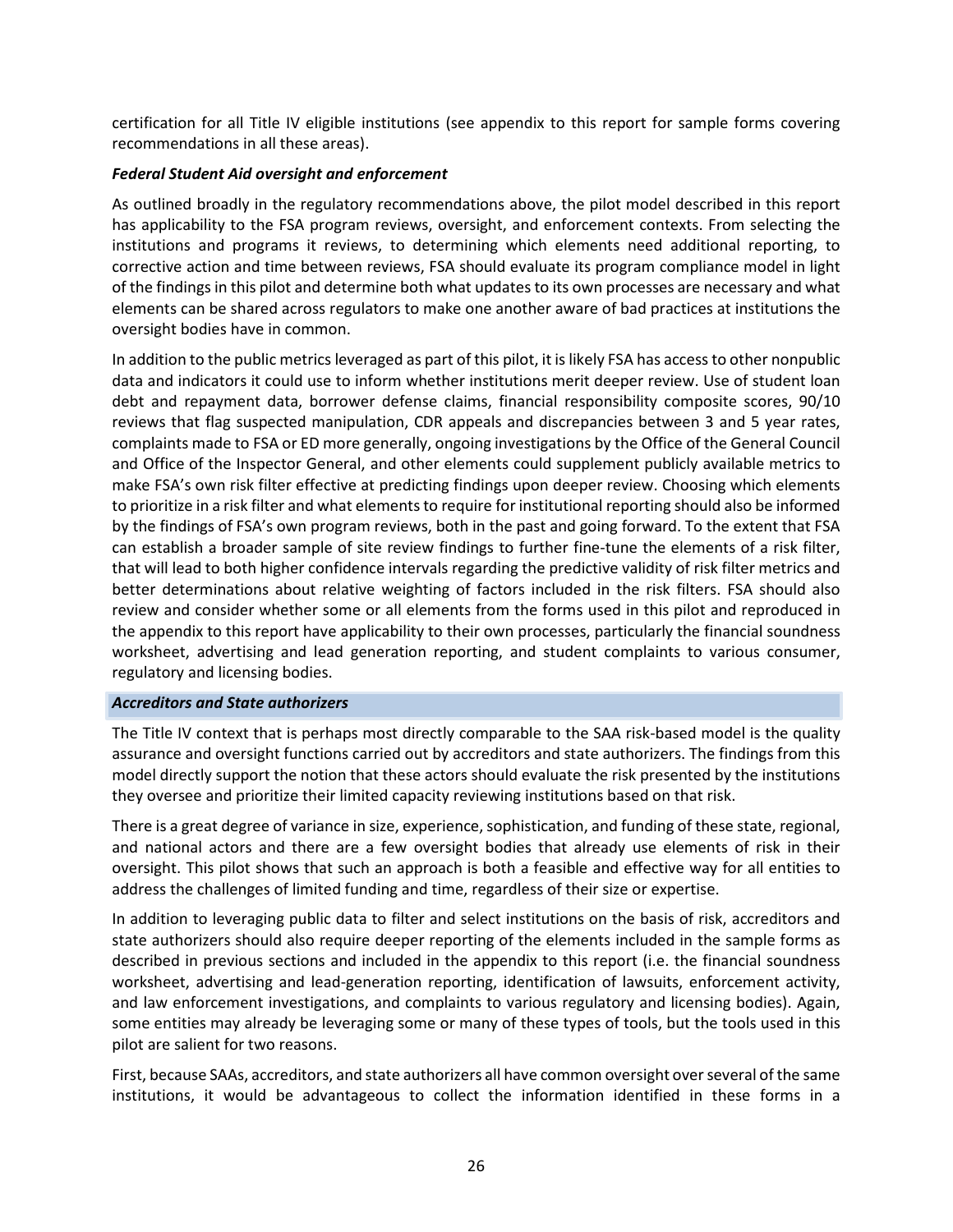standardized format and to share these data with other oversight entities with responsibility over the same institutions. This would allow (1) partner enforcement entities to be made aware of issues in the institutions they oversee in a common format and (2) institutions would be able to fill out a single form to be used in reporting compliance with all relevant oversight entities, and would be relieved of the time it takes to fill out forms containing the same information to multiple agencies.

Second, state, regional, and national oversight entities should have generalized agreement about the types of poor outcomes that give rise to bigger concerns about administrative capacity and quality of institutions. They should all be broadly focused on categories like student complaints, misrepresentation, poor finances, poor student outcomes, and lack of administrative capability. The elements requested of schools in these forms represent the most critical elements of student and taxpayer protection that should be commonly reviewed and considered by oversight entities.

Finally, in two years of designing and implementing this pilot, it has become clearer than ever that improved coordination is needed within and among states. Many of the historical failures to proactively identify risky schools share a common denominator: a need for better communication among actors within a state and nationally, among states. Often, bad actors benefit from a lack of coordination. This is because multiple agencies responsible for different components of a school's compliance aren't aware that other agencies are finding problems with the same school, failing to see the big picture of a school in trouble on multiple fronts. Colleges operating multi-state online programs pose additional challenges for regulators. Lack of coordination leads to a lack of clear responsibility, where even in obviously harmful situations different oversight bodies wait for others to act first. Building a consistent, agreed-upon set of elements of institutional quality will help improve coordination among oversight entities and ultimately lead to better oversight of risky institutions.

# *Department of Defense (DOD) Tuition Assistance (TA) Program*

Much like the state authorizer and accreditor contexts, the oversight process for the DOD TA program has a similar overall structure to the oversight required of GI Bill benefits. DOD allocates limited resources toward (typically randomly) assigning review "audits" of schools participating in the GI Bill program. All of the considerations and dangers described in this report and applicable to student veterans are also true of the DOD TA program, particularly that military servicemembers have limited but generous tuition assistance benefits that makes them a target for unscrupulous providers.

For this reason, DOD should evaluate its current audit selection process to determine the feasibility of selecting institutions for deeper review based on risk, particularly if its current process continues to be based on random assignment. DOD should also consider deeper review using the tools reproduced in the appendix to this report to guide those audits to factors most relevant to risks to students and taxpayers.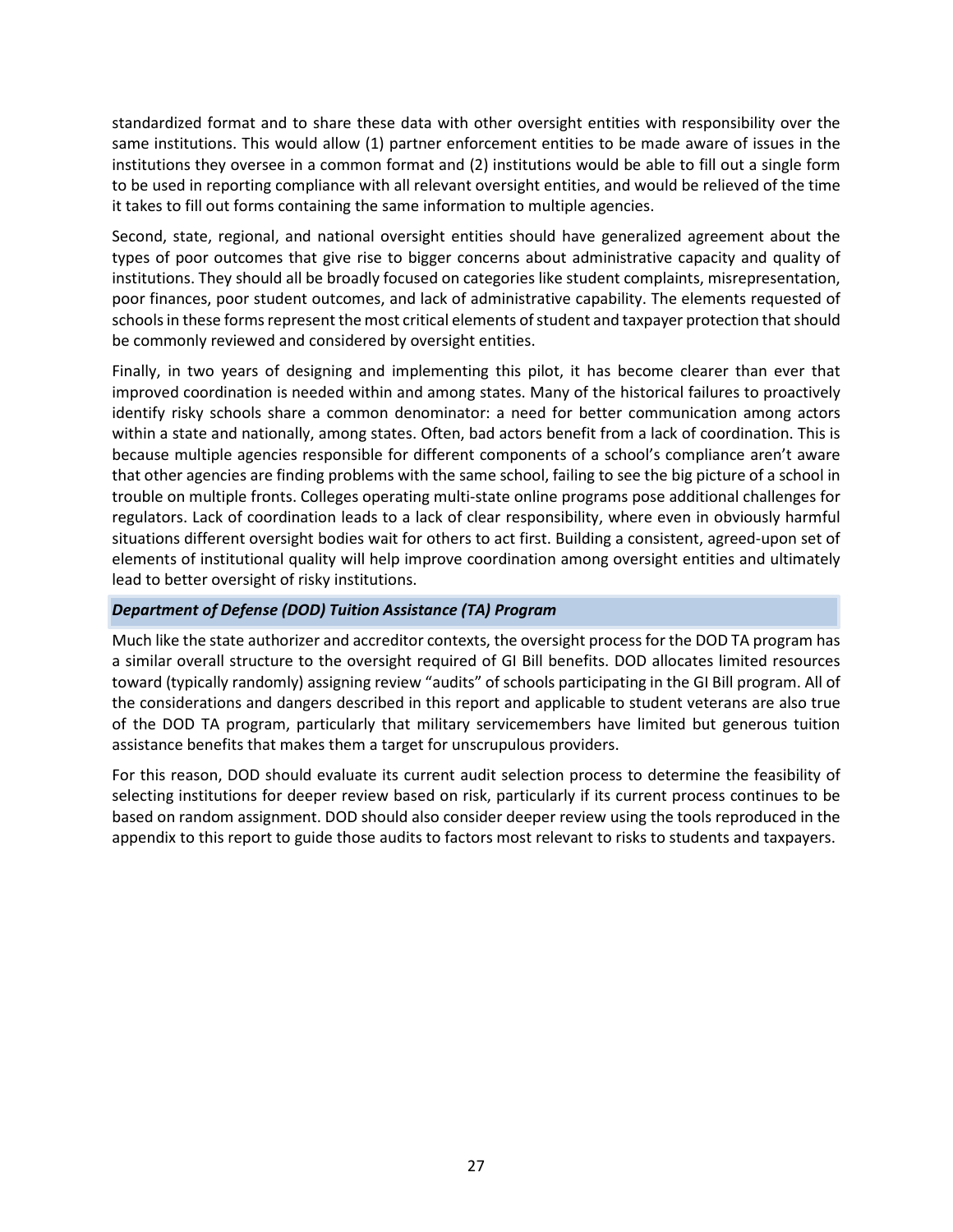## *Department of Veterans Affairs (VA)*

The Isakson and Roe Veterans Health Care and Benefits Improvement Act of 2020 requires that all SAAs no longer conduct compliance surveys and, starting in October 2022, will conduct only risk-based reviews going forward. NASAA continues to assist SAAs in preparing for national scaling of a risk-based review model and is collaborating with VA to maximize the likelihood of success when implementing risk-based reviews.

VA should continue its collaborative efforts with NASAA to scale this risk-based model which not only complies with all components of Isakson-Roe, but also has significant evidence of effectiveness, strong support from the pilot SAAs, and can be implemented immediately. The SAAs would benefit from training on certain aspects of the risk-based reviews, particularly the financial health review and the experience of the pilot SAAs is a valuable resource to be leveraged in communicating those lessons. This would ensure sufficient preparation of SAA personnel in advance of the statutory deadline.

In addition, ensuring that the identification and selection of institutions is predicated on risk is a fundamental aspect of the implementation of VA's new statutory directives. The data included in this report demonstrate that VA should use this pilot risk filter to select sites for deeper review; VA may also have access to nonpublic data that could supplement the pilot risk filter and provide additional accuracy.

Finally, VA should work closely with the SAAs to ensure easily comparable site-visit findings are collected in an easily accessible national database as required by statue, so that the risk filter can be adjusted to make its predictions even stronger. For example, additional site-visit data may inform choices about which metrics should be weighted more heavily in future iterations of the risk filter.

The statutory imperative to conduct risk-based reviews of GI Bill eligible institutions presents VA and the SAAs with a critical opportunity to protect students and taxpayers, and the lessons and tools from this work give clear directions on how the new law can be effectively implemented.

#### *Congress*

The risk-based review structure and authority was first established by a bipartisan act of Congress in the Colmery Act in 2017 and strengthened by a unanimous Congress in Isakson-Roe. In the veterans context, Congress has recognized the need for student and taxpayer protections by establishing a comprehensive system of risk-based evaluation that maximizes limited oversight resources available to states. This pilot has demonstrated that the bipartisan action taken to protect students and taxpayers can and does work.

As policymakers review the lessons of this effort, they should consider what elements from this model are applicable to the Title IV oversight context. One area of potential efficacy is to consider which elements from the risk-based sections of Isakson-Roe are applicable to the Title IV context and whether to require use of risk as a basis for institutional oversight by ED, accreditors, and state authorizers.

This pilot has also demonstrated that data availability and quality are key. Without robust, valid, publicly available data, there is no basis to build a risk model and nothing to distinguish a high-risk school from a low-risk school. Some metrics are only available for certain types of programs, and some data are poorly reported, limiting which metrics can be used in a risk filter. Instituting a privacy-protected national student-level data network would provide policymakers with a more complete picture of student outcomes to construct a more precise risk model.